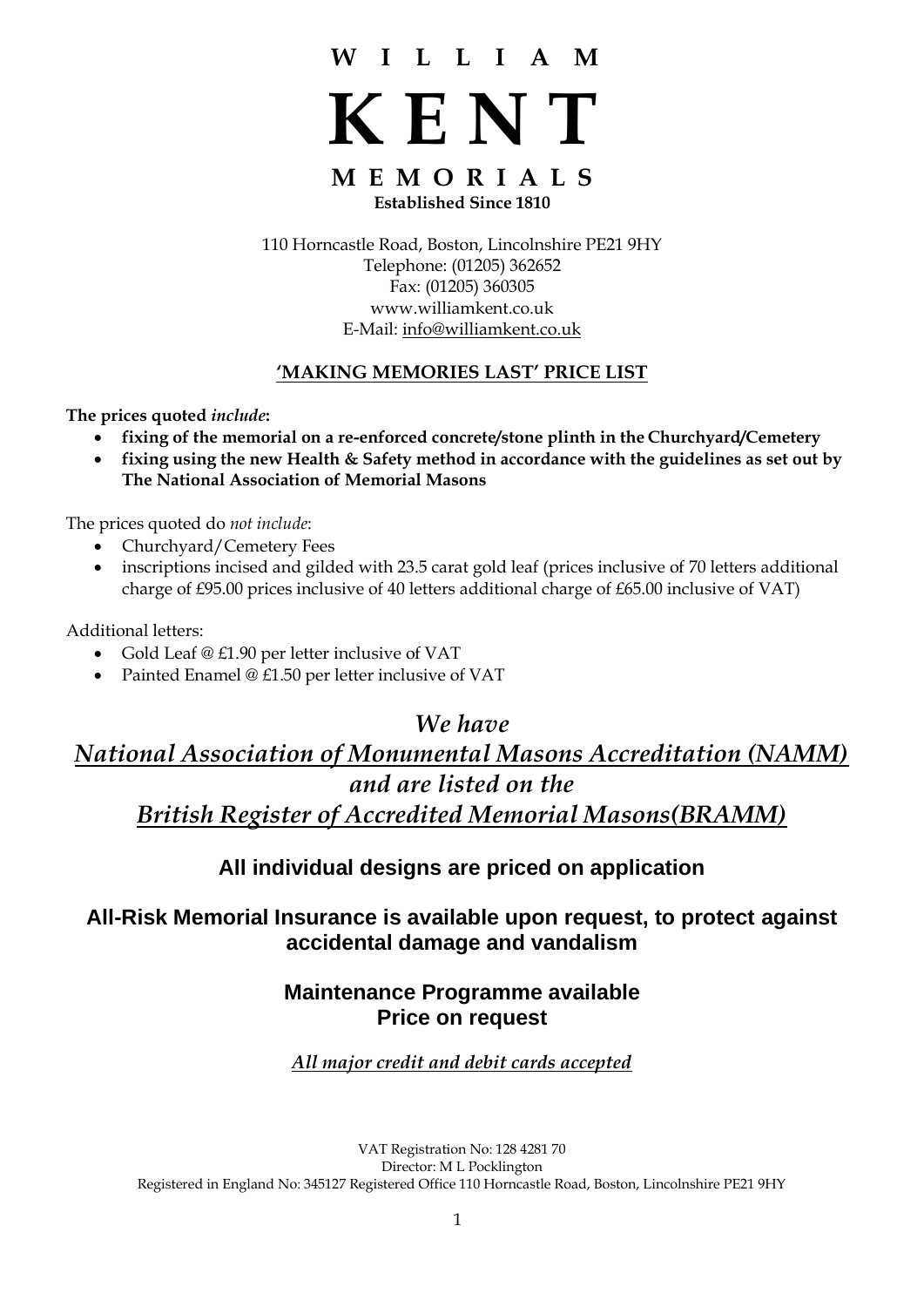| <b>DESIGN</b>                                                                                                                   | <b>OVERALL</b><br><b>SIZE</b>                     | <b>COLOUR</b>    | <b>PRICE</b><br>(including VAT) |
|---------------------------------------------------------------------------------------------------------------------------------|---------------------------------------------------|------------------|---------------------------------|
| <b>RL165G</b><br>$2'3''$ x $1'9''$ x $3''$<br>Headstone:<br>$3''$ x 2'0" x 12"<br>Base:                                         | 2'6''                                             | <b>Black</b>     | £1,285.00                       |
| Headstone: $2'6''x 2'0''x 4''$<br>$4''$ x 2'6" x 12"<br>Base:                                                                   | 2'10''                                            | <b>Black</b>     | £1,555.00                       |
| <b>RL163G</b><br>2'3''x 1'9''x 3''<br>Headstone:<br>$3''$ x 2'0" x 12"<br>Base:                                                 | 2'6''                                             | <b>Black</b>     | £1,095.00                       |
| Headstone:<br>$2'6''$ x $2'0''$ x $4''$<br>$4''$ x 2'6" x 12"<br>Base:                                                          | 2'10''                                            | <b>Black</b>     | £1,285.00                       |
| <b>RL164G</b><br>Headstone:<br>$2'3''$ x $1'9''$ x $3''$<br>$3''$ x 2'0" x 12"<br>Base:                                         | 2'6''                                             | Dark Grey        | £1,150.00                       |
| Headstone:<br>$2'6''$ x $2'0''$ x $4''$<br>$4''$ x 2'6" x 12"<br>Base:                                                          | 2'10''                                            | Dark Grey        | £1,335.00                       |
| <b>RL641G</b><br>Headstone:<br>1'6''x2'0''x3''<br>3''x2'7''x12''<br>Base:                                                       | 1'9''                                             | Chinese Sea Grey | £1,375.00                       |
| RL166G (curved pages)<br>Headstone:<br>$1'6''$ x $2'0''$ x $3''$<br>$3''$ x 2'3" x 15"<br>Base:<br>Risers: (2pcs) 12" x 6" x 3" | Polished cord &<br>tassel extra<br>$£60.00$ extra | <b>Black</b>     | £1,385.00                       |
| RL166G (flat pages)<br>Headstone: $1'6''x$ 2'0" $x$ 3"<br>$3''$ x 2'3" x 15"<br>Base:<br>Risers: (2pcs) 12" x 6" x 3"           | Polished cord &<br>tassel extra<br>$£60.00$ extra | <b>Black</b>     | £1,145.00                       |
| RL642G (Dip centre curved<br>pages)                                                                                             | 2'2''                                             | <b>Black</b>     | £1,310.00                       |
| RL642G (Cord & tassel curved<br>pages                                                                                           | 2'2''                                             | <b>Black</b>     | £1,360.00                       |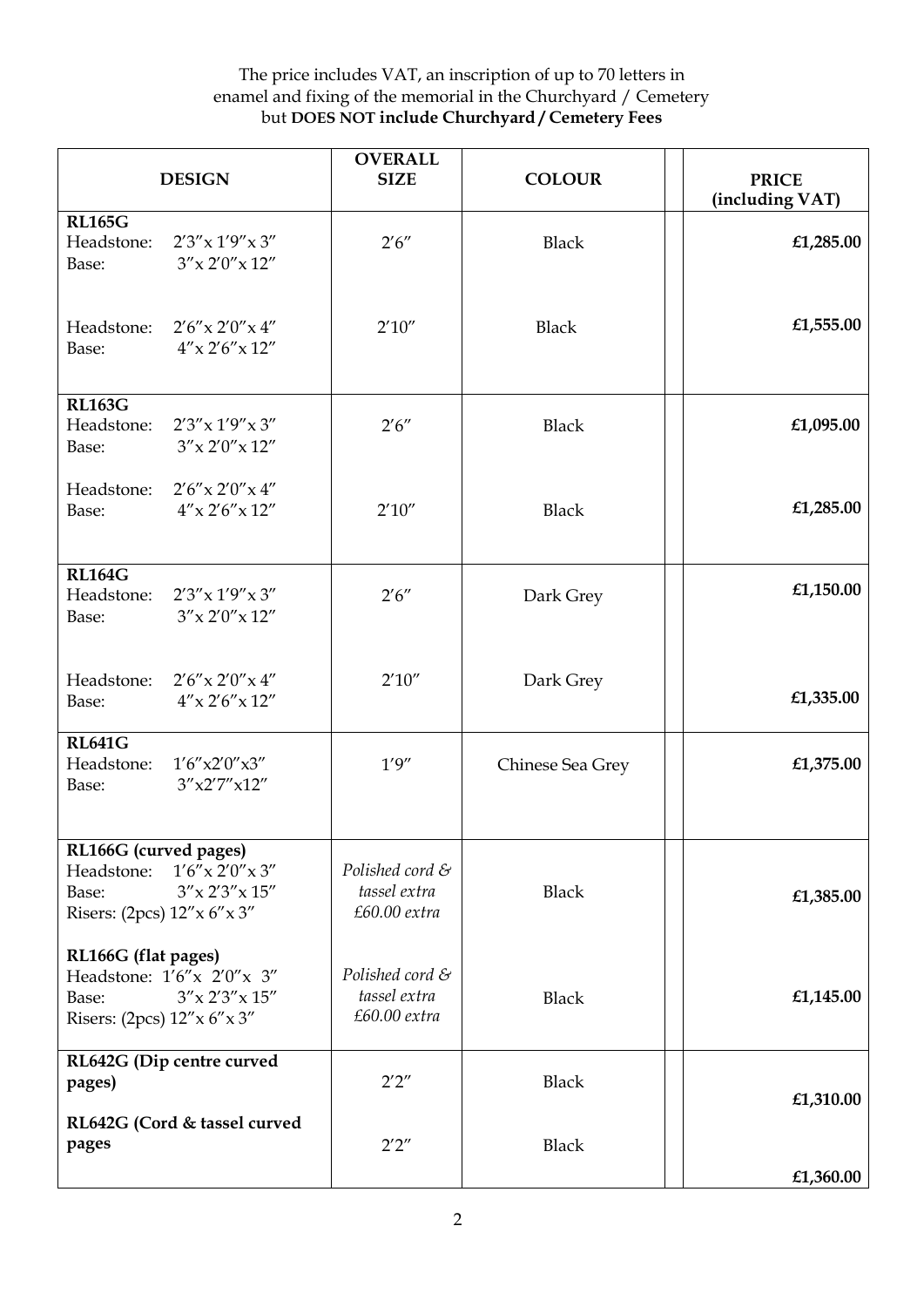|                                                                    | <b>DESIGN</b>                                   | <b>OVERALL</b><br><b>SIZE</b> | <b>COLOUR</b>      | <b>PRICE</b><br>(including VAT) |
|--------------------------------------------------------------------|-------------------------------------------------|-------------------------------|--------------------|---------------------------------|
| <b>RL156G</b><br>Headstone: 2'3"x1'9"x3"<br>Base: $3''x2'0''x12''$ |                                                 | 2'6''                         | <b>Black</b>       | £1,065.00                       |
| Headstone:<br>Base:                                                | $2'6''$ x $2'0''$ x $4''$<br>$4''$ x 2'6" x 12" | 2'10''                        | <b>Black</b>       | £1,195.00                       |
| <b>RL158G</b><br>Headstone:<br>Base:                               | $2'3''$ x $1'9''$ x $3''$<br>$3''$ x 2'0" x 12" | 2'6''                         | Dark Grey          | £1,145.00                       |
| Headstone:<br>Base:                                                | $2'6''$ x $2'0''$ x $4''$<br>$4''$ x 2'6" x 12" | 2'10''                        | Dark Grey          | £1,395.00                       |
| <b>RL160G</b><br>Headstone:<br>Base:                               | $2'3''$ x $1'9''$ x $3''$<br>$3''$ x 2'0" x 12" | 2'6''                         | <b>Black</b>       | £1,065.00                       |
| Headstone:<br>Base:                                                | $2'6''$ x $2'0''$ x $4''$<br>$4''$ x 2'6" x 12" | 2'10''                        | <b>Black</b>       | £1,285.00                       |
| <b>RL157G</b><br>Headstone:<br>Base:                               | $2'3''$ x $1'9''$ x $3''$<br>$3''$ x 2'0" x 12" | 2'6''                         | <b>Black</b>       | £1,065.00                       |
| Headstone:<br>Base:                                                | $2'6''$ x $2'0''$ x $4''$<br>$4''$ x 2'6" x 12" | 2'10''                        | <b>Black</b>       | £1,285.00                       |
| <b>RL159G</b><br>Headstone:<br>Base:                               | 2'3''x1'9''x3''<br>$3''$ x 2'0" x 12"           | 2'6''                         | Black              | £1,065.00                       |
| Headstone:<br>Base:                                                | $2'6''$ x $2'0''$ x $4''$<br>$4''$ x 2'6" x 12" | 2'10''                        | <b>Black</b>       | £1,255.00                       |
| <b>RL643G</b><br>Headstone:<br>Base:                               | $2'3''$ x $1'9''$ x $3''$<br>$3''$ x 2'0" x 12" | 2'6''                         | <b>Star Galaxy</b> | £1,150.00                       |
| Headstone:<br>Base:                                                | 2'6''x2'0''x3''<br>3''x2'6''x12''               | 2'9''                         | <b>Star Galaxy</b> | £1,250.00                       |
| Headstone:<br>Base:                                                | $2'6''$ x $2'0''$ x $4''$<br>$4''$ x 2'6" x 12" | 2'10''                        | Star Galaxy        | £1,395.00                       |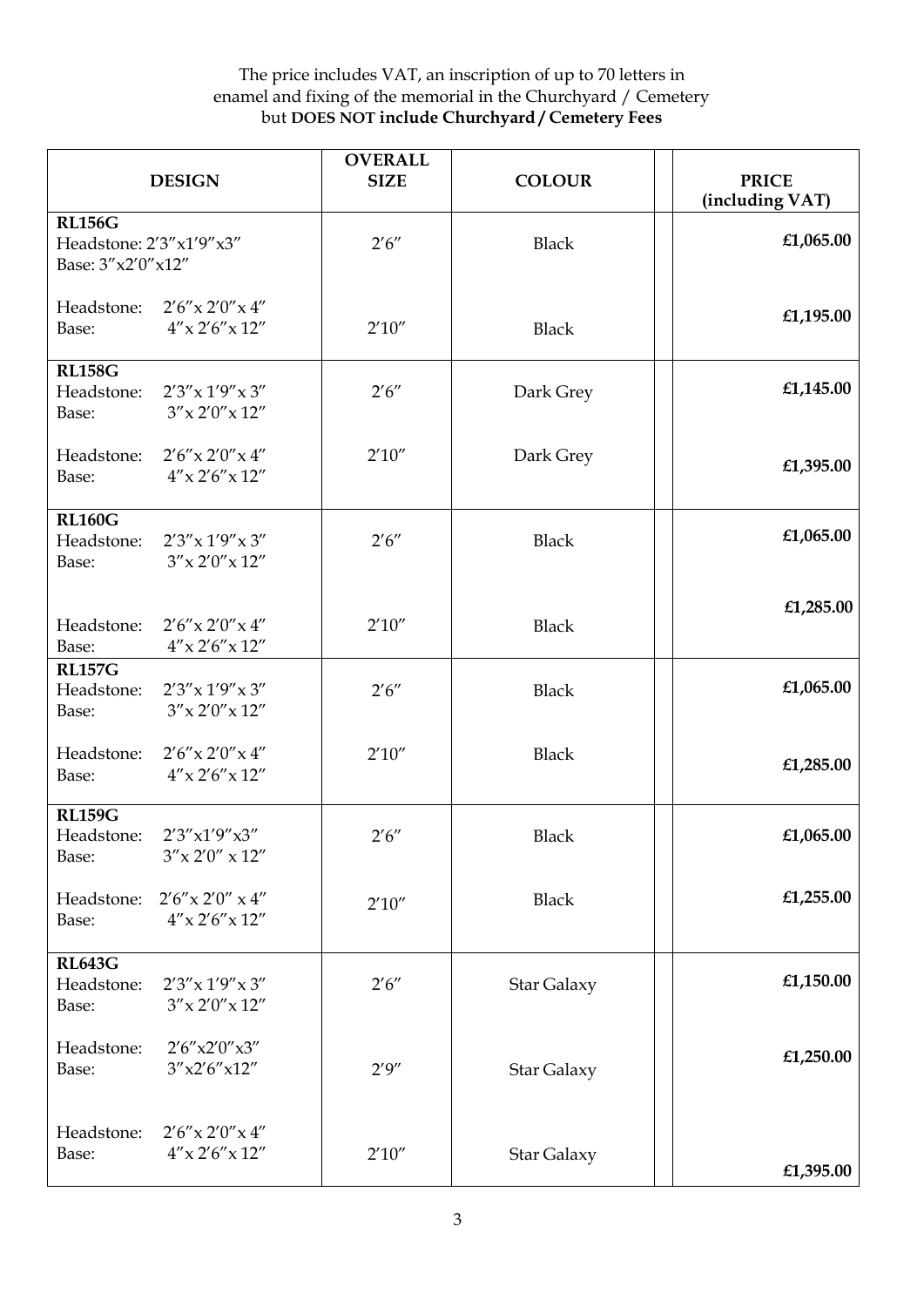|                                      | <b>DESIGN</b>                                   | <b>OVERALL</b><br><b>SIZE</b> | <b>COLOUR</b>              | <b>PRICE</b><br>(including VAT) |
|--------------------------------------|-------------------------------------------------|-------------------------------|----------------------------|---------------------------------|
| <b>RL644</b><br>Headstone:<br>Base:  | 2'6''x2'2''x3''<br>3''x2'6''x12''               | 2'9''                         | Bahama Blue                | £1,710.00                       |
| Headstone:<br>Base:                  | $2'8''$ x $2'8''$ x $4''$<br>$4''$ x 3'0" x 12" | 3'0''                         | Bahama Blue                | £2,535.00                       |
| <b>RL645G</b><br>Headstone:<br>Base: | $2'3''$ x $1'9''$ x $3''$<br>$3''$ x 2'0" x 12" | 2'6''                         | <b>Black</b>               | £1,195.00                       |
| Headstone:<br>Base:                  | $2'6''$ x $2'0''$ x $4''$<br>$4''$ x 2'6" x 12" | 2'10''                        | <b>Black</b>               | £1,410.00                       |
| <b>RL648G</b><br>Headstone:<br>Base: | 2'3''x1'9''x3''<br>3''x2'0''x12''               | 2'6''                         | Bahama Blue                | £1,255.00                       |
| Headstone:<br>Base:                  | $2'4''$ x $2'0''$ x $4''$<br>$4''$ x 2'6" x 12" | 2'8''                         | Bahama Blue<br>Front splay | £1,475.00                       |
| <b>RL151G</b><br>Headstone:<br>Base: | $2'3''$ x $1'9''$ x 3"<br>$3''$ x 2'0" x 12"    | 2'6''                         | <b>Black</b>               | £1,470.00                       |
| Headstone:<br>Base:                  | $2'6''$ x $2'0''$ x $4''$<br>$4''$ x 2'6" x 12" | 2'10''                        | <b>Black</b>               | £1,705.00                       |
| <b>RL646G</b><br>Headstone:<br>Base: | $2'3''x\,1'9''x\,3''$<br>$3''$ x 2'0" x 12"     | 2'6''                         | <b>Black</b>               | £1,825.00                       |
| Headstone:<br>Base:                  | $2'6''$ x $2'0''$ x $4''$<br>$4''$ x 2'6" x 12" | 2'10''                        | <b>Black</b>               | £2,040.00                       |
| <b>RL154G</b><br>Headstone:<br>Base: | $2'3''$ x $1'9''$ x $3''$<br>$3''$ x 2'0" x 12" | 2'6''                         | <b>Black</b>               | £1,220.00                       |
| Headstone:<br>Base:                  | $2'6''$ x $2'0''$ x $4''$<br>$4''$ x 2'6" x 12" | 2'10''                        | <b>Black</b>               | £1,465.00                       |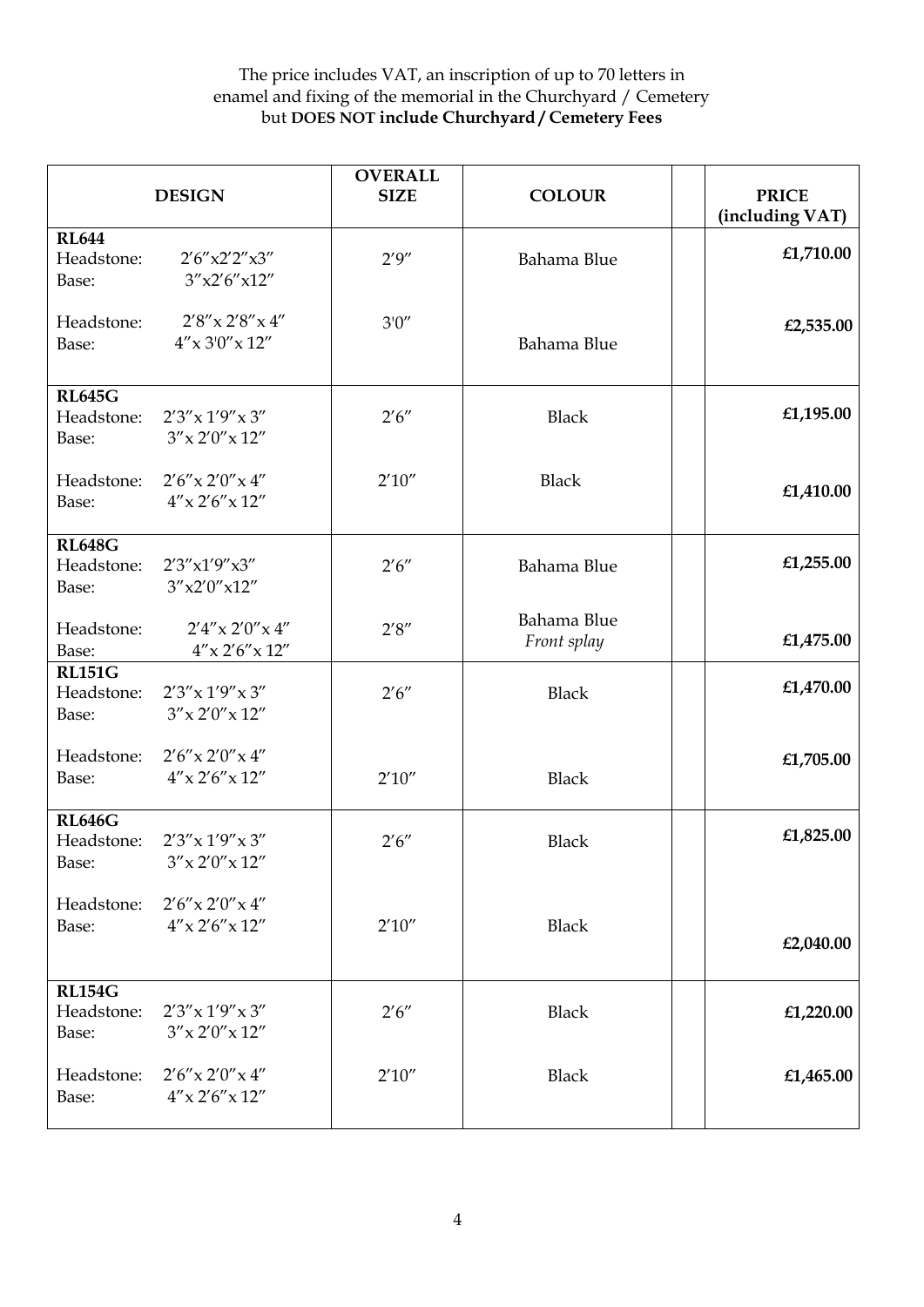|                                               | <b>DESIGN</b>                                                                                                  | <b>OVERALL</b><br><b>SIZE</b> | <b>COLOUR</b>       | <b>PRICE</b><br>(including VAT) |
|-----------------------------------------------|----------------------------------------------------------------------------------------------------------------|-------------------------------|---------------------|---------------------------------|
| <b>RL168G</b><br>Headstone:<br>Base:          | 2'3''x 1'9''x 3''<br>$3''$ x 2'0" x 12"                                                                        | 2'6''                         | Dark Grey           | £1,145.00                       |
| <b>RL647G</b><br>Headstone:<br>Base:          | $2'3''$ x $1'9''$ x $3''$<br>$3''$ x 2'0" x 12"                                                                | 2'6''                         | Surf Grey           | £1,040.00                       |
| <b>RL153G</b><br>Headstone:<br>Base:          | $2'3''$ x $1'9''$ x $3''$<br>$3''$ x 2'0" x 12"                                                                | 2'6''                         | <b>Balmoral Red</b> | £1,365.00                       |
| Headstone:<br>Base:                           | $2'6''$ x $2'0''$ x $4''$<br>$4''$ x 2'6" x 12"                                                                | 2'10''                        | <b>Balmoral Red</b> | £1,590.00                       |
| <b>RL171G</b><br>Headstone:<br>Base:<br>Vase: | $2'0''$ x 1'6" x 3"<br>$3''$ x 2'2" x 8"<br>$4'' \times 6'' \times 6''$                                        | 2'3''                         | Dark Grey           | £1,065.00                       |
| <b>RL172G</b><br>Headstone:<br>Base:          | $2'3''$ x $1'9''$ x $3''$<br>$3''$ x 2'0" x 12"                                                                | 2'6''                         | <b>Black</b>        | £1,090.00                       |
| Headstone:<br>Base:                           | $2'6''$ x $2'0''$ x $4''$<br>$4''$ x 2'6" x 12"                                                                | 2'10''                        | <b>Black</b>        | £1,360.00                       |
| <b>RL173G</b><br>Headstone:<br>Base:<br>Vase: | $2'0''$ x 1'6" x 3"<br>$3''$ x 2'2" x 8"<br>$7^{\prime\prime} \times 6^{\prime\prime} \times 6^{\prime\prime}$ | 2'3''                         | <b>Black</b>        | £1,065.00                       |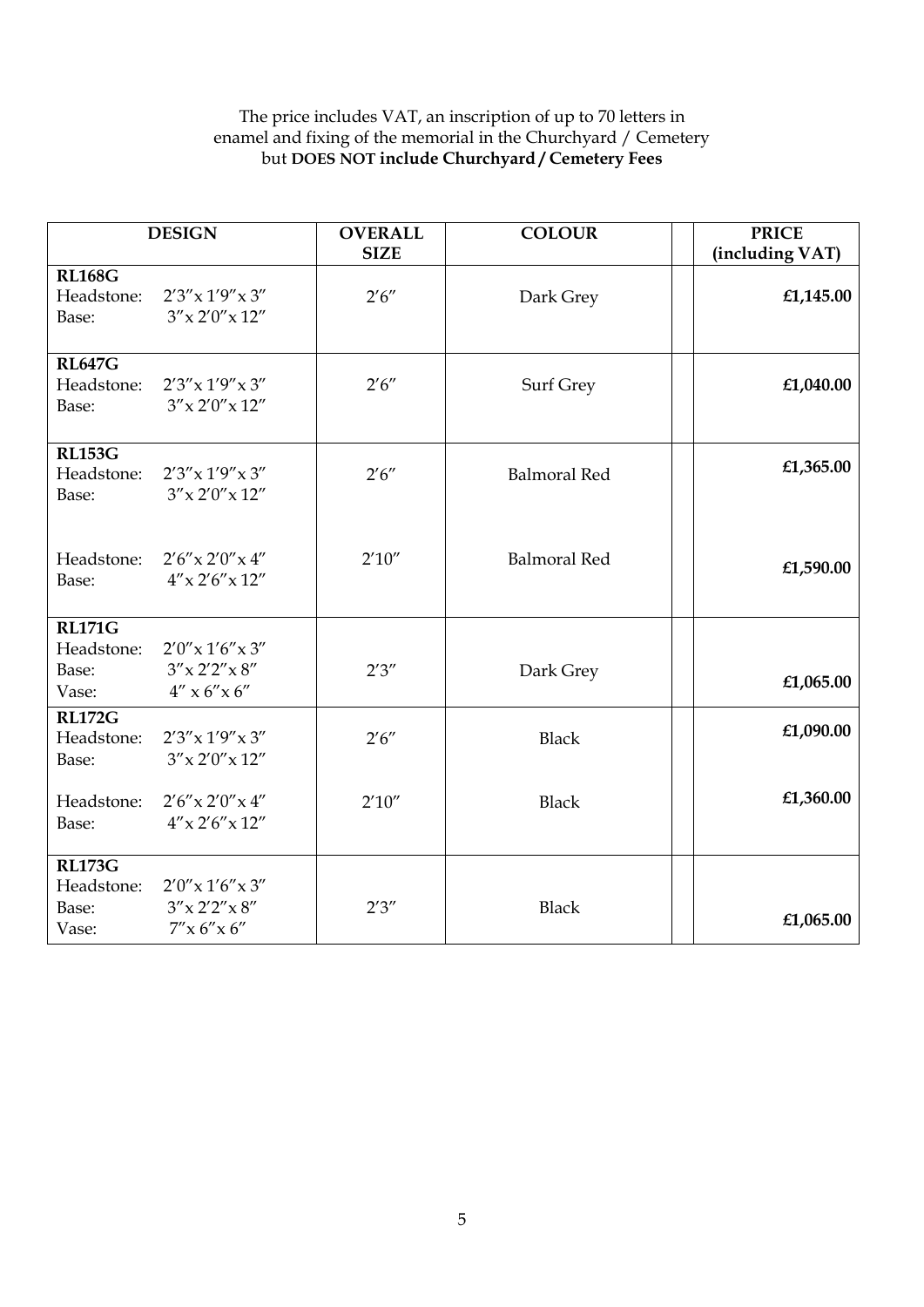|                                                                     | <b>DESIGN</b>                                   | <b>OVERALL</b><br><b>SIZE</b> | <b>COLOUR</b> | <b>PRICE</b><br>(including VAT) |
|---------------------------------------------------------------------|-------------------------------------------------|-------------------------------|---------------|---------------------------------|
| <b>RL406</b><br>Headstone:<br>Base:                                 | $2'3''$ x $1'9''$ x $3''$<br>$3''$ x 2'0" x 12" | 2'6''                         | Ruby Red      | £1,340.00                       |
| Headstone:<br>Base:                                                 | $2'6''$ x $2'0''$ x $4''$<br>$4''$ x 2'6" x 12" | 2'10''                        | Ruby Red      | £1,605.00                       |
| (Cross is an additional<br>costing price on<br><i>application</i> ) |                                                 |                               |               |                                 |
| <b>RL650</b><br>Headstone:<br>Base:                                 | $2'3''$ x $1'9''$ x $3''$<br>$3''$ x 2'0" x 12" | 2'6''                         | Evergreen     | £1,340.00                       |
| Headstone:<br>Base:                                                 | $2'6''$ x $2'0''$ x $4''$<br>$4''$ x 2'6" x 12" | 2'10''                        | Evergreen     | £1,605.00                       |
| <b>RL176G</b><br>Headstone:<br>Base:                                | $2'3''$ x $1'9''$ x $3''$<br>$3''$ x 2'0" x 12" | 2'6''                         | Karin Grey    | £1,195.00                       |
| Headstone:<br>Base:                                                 | $2'6''$ x $2'0''$ x $4''$<br>$4''$ x 2'6" x 12" | 2'10''                        | Karin Grey    | £1,475.00                       |
| <b>RL649</b><br>Headstone:<br>Base:                                 | $2'3''$ x $1'9''$ x $3''$<br>$3''$ x 2'0" x 12" | 2'6''                         | Evergreen     | £1,340.00                       |
| Headstone:<br>Base:                                                 | $2'6''$ x $2'0''$ x $4''$<br>$4''$ x 2'6" x 12" | 2'10''                        | Evergreen     | £1,605.00                       |
| <b>RL410</b><br>Headstone:<br>Base:                                 | $2'3''$ x $1'9''$ x $3''$<br>$3''$ x 2'0" x 12" | 2'6''                         | Karin Grey    | £1,340.00                       |
| Headstone:<br>Base:                                                 | $2'6''$ x $2'0''$ x $4''$<br>$4''$ x 2'6" x 12" | 2'10''                        | Karin Grey    | £1,605.00                       |
| RL198G (Oval top) &<br>RL199G (Ogee Top)                            |                                                 |                               |               |                                 |
| Headstone:<br>Base:                                                 | $2'3''$ x $1'9''$ x $3''$<br>$3''$ x 2'0" x 12" | 2'6''                         | Dark Grey     | £1,385.00                       |
| Headstone:<br>Base:                                                 | $2'6''$ x $2'0''$ x $4''$<br>$4''$ x 2'6" x 12" | 2'10''                        | Dark Grey     | £1,500.00                       |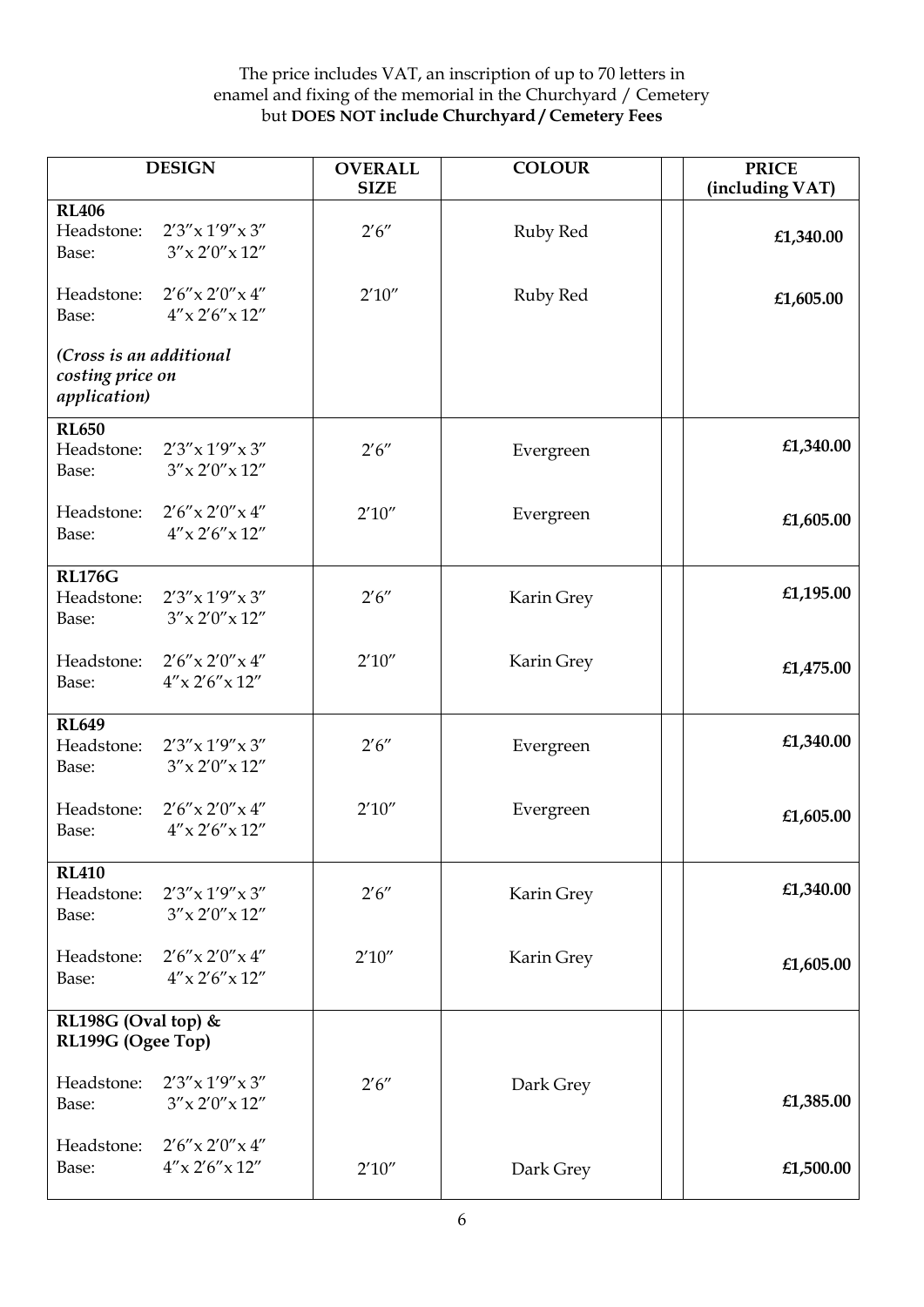|                                     | <b>DESIGN</b>                                   | <b>OVERALL</b><br><b>SIZE</b> | <b>COLOUR</b>                           | <b>PRICE</b><br>(including VAT) |
|-------------------------------------|-------------------------------------------------|-------------------------------|-----------------------------------------|---------------------------------|
| <b>RL401</b><br>Headstone:<br>Base: | $2'3''$ x $1'9''$ x $3''$<br>$3''$ x 2'0" x 12" | 2'6''                         | Bahama Blue                             | £1,360.00                       |
| Headstone:<br>Base:                 | $2'6''$ x $2'0''$ x $4''$<br>$4''$ x 2'6" x 12" | 2'10''                        | Bahama Blue                             | £1,600.00                       |
| Photo plaque included in<br>costing |                                                 |                               |                                         |                                 |
| <b>RL402</b><br>Headstone:<br>Base: | $2'3''$ x $1'9''$ x $3''$<br>$3''$ x 2'0" x 12" | 2'6''                         | Sapphire Brown                          | £1,195.00                       |
| Headstone:<br>Base:                 | $2'6''$ x $2'0''$ x $4''$<br>$4''$ x 2'6" x 12" | 2'10''                        | Sapphire Brown                          | £1,395.00                       |
| price                               | x 2 containers included in                      |                               |                                         |                                 |
| <b>RL403</b><br>Headstone:<br>Base: | $2'3''$ x $1'9''$ x $3''$<br>$3''$ x 2'0" x 12" | 2'6''                         | Part Polished Dark Grey                 | £1,195.00                       |
| Headstone:<br>Base:                 | $2'6''$ x $2'0''$ x $4''$<br>$4''$ x 2'6" x 12" | 2'10''                        | Part Polished Dark Grey                 | £1,360.00                       |
| <b>RL404</b><br>Headstone:<br>Base: | $2'3''$ x $1'9''$ x $3''$<br>$3''$ x 2'0" x 12" | 2'6''                         | Evergreen Green<br>$(x2 \text{ vases})$ | £1,285.00                       |
| Headstone:<br>Base:                 | $2'6''$ x $2'0''$ x $4''$<br>$4''$ x 2'6" x 12" | 2'10''                        | Evergreen Green<br>$(x2 \text{ vases})$ | £1,500.00                       |
| <b>RL405</b><br>Headstone:<br>Base: | $2'3''$ x $1'9''$ x $3''$<br>$3''$ x 2'0" x 12" | 2'6''                         | Paradiso                                | £1,395.00                       |
| Headstone:<br>Base:                 | $2'6''$ x $2'0''$ x $4''$<br>$4''$ x 2'6" x 12" | 2'10''                        | Paradiso                                | £1,605.00                       |
| <b>RL149</b><br>Headstone:<br>Base: | $2'3''$ x $1'9''$ x $3''$<br>$3''$ x 2'0" x 12" | 2'6''                         | <b>Black</b>                            | £1,015.00                       |
| Headstone:<br>Base:                 | $2'6''$ x $2'0''$ x $4''$<br>$4''$ x 2'6" x 12" | 2'10''                        | <b>Black</b>                            | £1,255.00                       |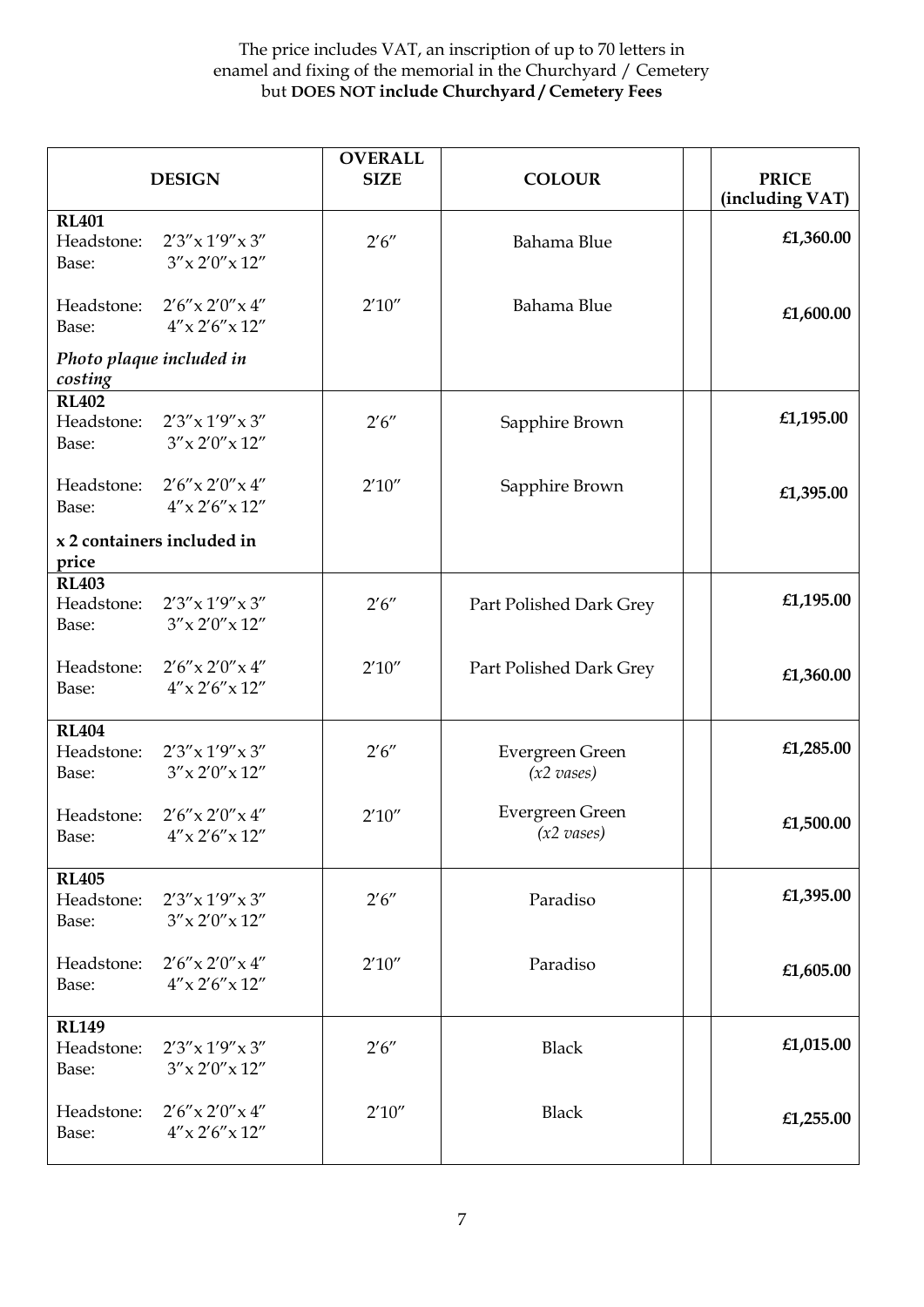| <b>DESIGN</b>                                                                                               | <b>OVERALL</b><br><b>SIZE</b> | <b>COLOUR</b>     | <b>PRICE</b><br>(including VAT) |
|-------------------------------------------------------------------------------------------------------------|-------------------------------|-------------------|---------------------------------|
| <b>RL407</b><br>$2'3''$ x $1'9''$ x $3''$<br>Headstone:<br>$3''$ x 2'0" x 12"<br>Base:                      | 2'6''                         | <b>Black</b>      | £1,240.00                       |
| $2'6''$ x $2'0''$ x $4''$<br>Headstone:<br>Base:<br>$4''$ x 2'6" x 12"                                      | 2'10''                        | <b>Black</b>      | £1,450.00                       |
| <b>RL656</b><br>Headstone: $2'6'' \times 2'0'' \times 4''$<br>$4''$ x 2'6" x 12"<br>Base:                   | 2'10''                        | <b>Black</b>      | £2,020.00                       |
| <b>RL409</b><br>Headstone: 2'3"x1'9"x3"<br>3''x2'0''x12''<br>Base:                                          | 2'6''                         | <b>Blue Pearl</b> | £1,355.00                       |
| Headstone: 2'6"x2'0"x4"<br>4''x2'6''x12''<br>Base:<br>Dove is an additional costing<br>price on application | 2'10''                        | <b>Blue Pearl</b> | £1,605.00                       |
| <b>RL178G</b><br>Headstone: 2'3"x1'9"x3"<br>3''x2'0''x12''<br>Base:                                         | 2'6''                         | <b>Black</b>      | £1,050.00                       |
| Headstone: 2'6"x2'0"x4"<br>$4''$ x2'6"x12"<br>Base:                                                         | 2'10''                        | <b>Black</b>      | £1,285.00                       |
| <b>RL411</b><br>Headstone: 2'3"x1'9"x3"<br>3''x2'0''x12''<br>Base:<br>Inc 2 x vases and design              | 2'6''                         | <b>Blue Pearl</b> | £1,275.00                       |
| 2'6''x2'0''x4''<br>Headstone:<br>$4''$ x2'6"x12"<br>Base:                                                   | 2'10''                        | <b>Blue Pearl</b> | £1,585.00                       |
| <b>RL148</b><br>Headstone: 2'3"x1'9"x3"<br>3''x2'0''x1'0''<br>Base:                                         | 2'6''                         | <b>Black</b>      | £1,095.00                       |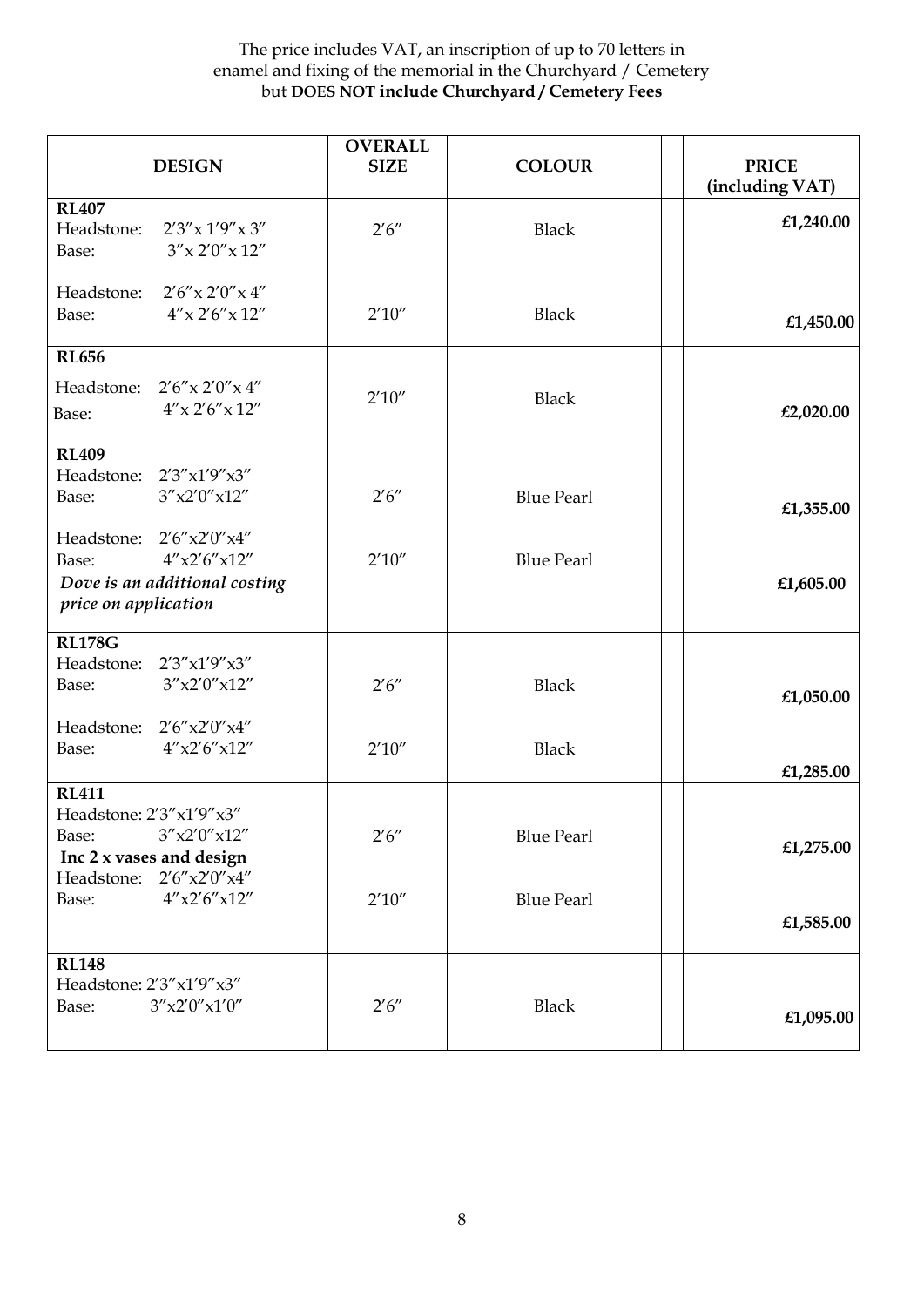|                                     | <b>DESIGN</b>                                   | <b>OVERALL</b><br><b>SIZE</b> | <b>COLOUR</b>       | <b>PRICE</b><br>(including VAT) |
|-------------------------------------|-------------------------------------------------|-------------------------------|---------------------|---------------------------------|
| <b>RL412</b><br>Headstone:<br>Base: | 2'3''x1'9''x3''<br>3''x2'0''x12''               | 2'6''                         | Indian Impala       | £1,285.00                       |
| <b>RL412</b><br>Headstone:<br>Base: | $2'6''$ x $2'0''$ x $4''$<br>$4''$ x 2'6" x 12" | 2'10''                        | Indian Impala       | £1,500.00                       |
| <b>RL634</b><br>Headstone:<br>Base: | 2'3''x1'9''x3''<br>3''x2'0''x12''               | 2'6''                         | Paradiso            | £1,285.00                       |
| Headstone:<br>Base:                 | $2'6''$ x $2'0''$ x $4''$<br>$4''$ x 2'6" x 12" | 2'10''                        | Paradiso            | £1,500.00                       |
| <b>RL413</b><br>Headstone:<br>Base: | 2'3''x1'9''x3''<br>3''x2'0''x12''               | 2'6''                         | <b>Balmoral Red</b> | £1,255.00                       |
| Headstone:<br>Base:                 | $2'6''$ x $2'0''$ x $4''$<br>$4''$ x 2'6" x 12" | 2'10''                        | <b>Balmoral Red</b> | £1,475.00                       |
| <b>RL186</b><br>Headstone:<br>Base: | 2'3''x1'9''x3''<br>3''x2'0''x12''               | 2'6''                         | <b>Black</b>        | £1,090.00                       |
| Headstone:<br>Base:                 | $2'6''$ x $2'0''$ x $4''$<br>$4''$ x 2'6" x 12" | 2'10''                        | <b>Black</b>        | £1,195.00                       |
| <b>RL187</b><br>Headstone:<br>Base: | 2'3''x1'9''x3''<br>3''x2'0''x12''               | 2'6''                         | Star Galaxy         | £1,245.00                       |
| Headstone:<br>Base:                 | $2'6''$ x $2'0''$ x $4''$<br>$4''$ x 2'6" x 12" | 2'10''                        | <b>Star Galaxy</b>  | £1,480.00                       |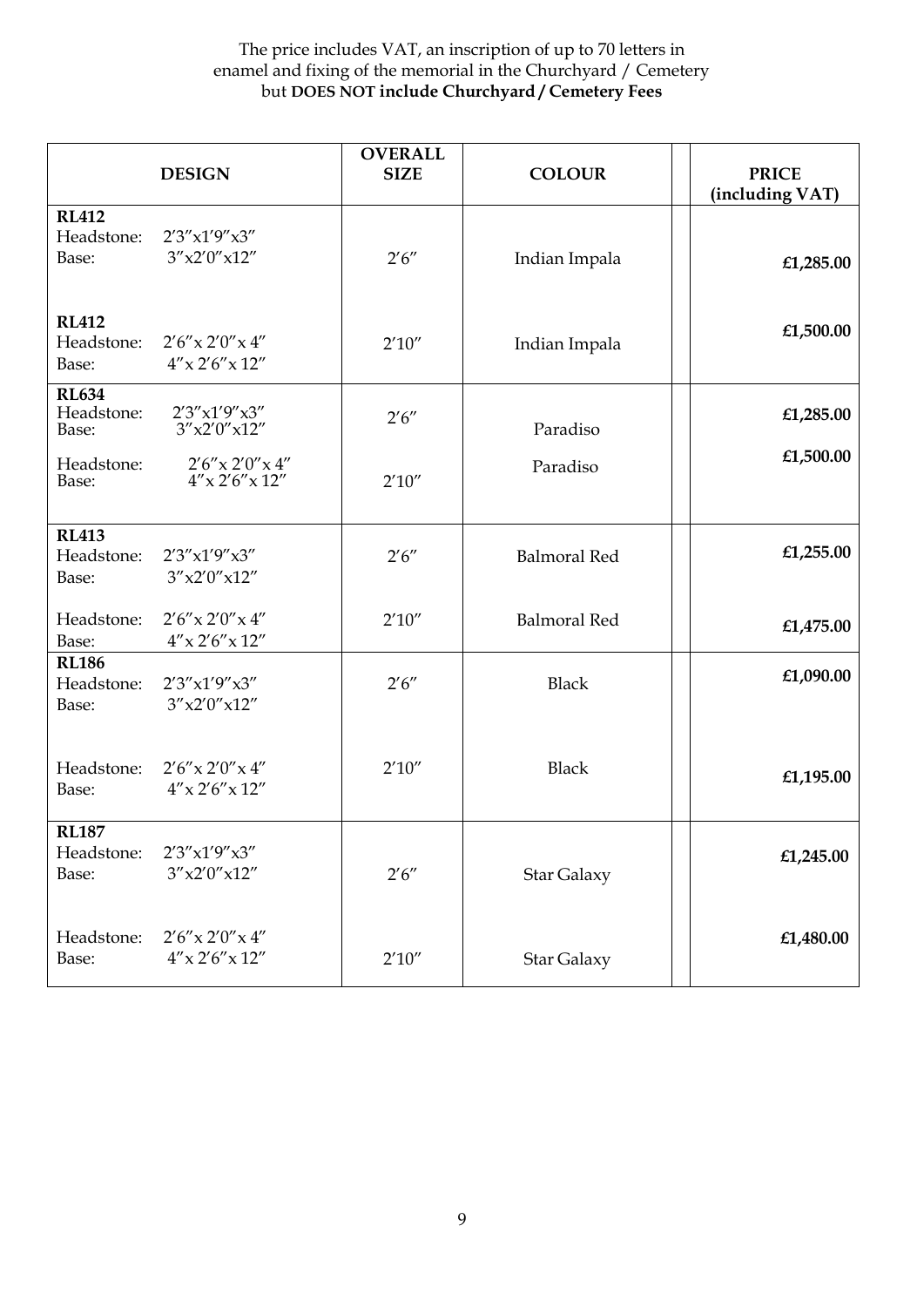|                                     | <b>DESIGN</b>                                                    | <b>OVERALL</b><br><b>SIZE</b> | <b>COLOUR</b>                 | <b>PRICE</b><br>(including VAT) |
|-------------------------------------|------------------------------------------------------------------|-------------------------------|-------------------------------|---------------------------------|
| <b>RL629</b><br>Headstone:<br>Base: | 2'6''x2'0''x4''<br>4''x2'6''x12''                                | 2'10''                        | Bahama Blue                   | £1,800.00                       |
| <b>RL625</b><br>Headstone:<br>Base: | 2'3''x2'0''x4''<br>$4''$ x2'6"x12"                               | 2'7''                         | Tan Brown                     | £1,710.00                       |
| <b>RL640</b><br>Headstone:<br>Base: | 2'8''x2'8''x4''<br>4''x3'0''x12''                                | 3'0''                         | Surf Grey<br>(antique finish) | £2,640.00                       |
| <b>RL633</b><br>Headstone:<br>Base: | 2'3''x1'9''x3''<br>3''x2'0''x12''                                | 2'6''                         | <b>Black</b>                  | £1,255.00                       |
| Base:                               | Headstone: $2'6'' \times 2'0'' \times 4''$<br>$4''$ x 2'6" x 12" | 2'10''                        | <b>Black</b>                  | £1,360.00                       |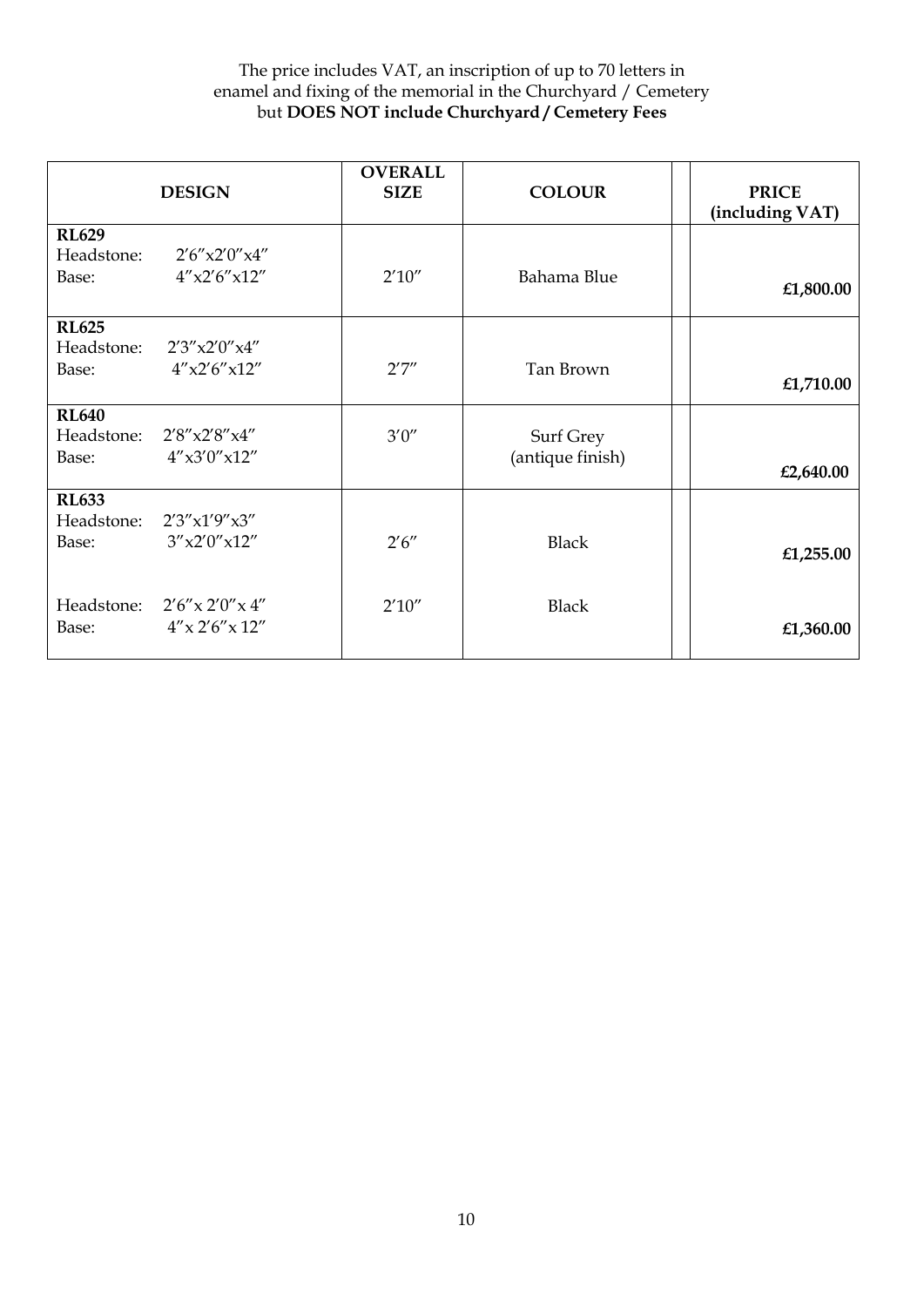| <b>DESIGN</b>                                                                      | <b>OVERALL</b><br><b>SIZE</b> | <b>COLOUR</b>        | <b>PRICE</b><br>(including VAT) |
|------------------------------------------------------------------------------------|-------------------------------|----------------------|---------------------------------|
| LM700 (Peace)<br>3'8''x2'2''x4''<br>Headstone:<br>$4''$ x3'10"x15"<br>Base:        | 4'0''                         | Carrara White Marble | £4,925.00                       |
| 3'8''x2'2''x4''<br>Headstone:<br>$4''$ x3'10"x15"<br>Base:                         | 4'0''                         | Hunan White          | £3,200.00                       |
| 3'8''x2'2''x4''<br>Headstone:<br>$4''$ x3'10" x15"<br>Base:                        | 4'0''                         | <b>Black</b>         | £3,750.00                       |
| <b>RL654</b><br>4'0''x3'0''x6''                                                    | 4'0''                         | Hunan White          | £3,200.00                       |
| LM701 (Guardian Angel)<br>2'3''x1'9''x3''<br>Headstone:<br>3''x2'0''x12''<br>Base: | 2'6''                         | Slate                | £4,070.00                       |
| 2'3''x1'9''x3''<br>Headstone:<br>3''x2'0''x12''<br>Base:                           | 2'6''                         | <b>Black</b> granite | £1,820.00                       |
| <b>RL657</b><br>Headstone:<br>2'3''x1'9''x3''<br>3''x2'0''x12''<br>Base:           | 2'6''                         | Indian Aurora        | £1,195.00                       |
| Headstone:<br>$2'6''$ x $2'0''$ x $4''$<br>$4''$ x 2'6" x 12"<br>Base:             | 2'10''                        | <b>Indian Aurora</b> | £1,360.00                       |
| LM705 (Augustine)<br>2'3''x1'9''x3''<br>Headstone:<br>Base:<br>3''x2'0''x12''      | 2'6''                         | Honed Chinese Impala | £1,475.00                       |
| Headstone:<br>$2'6''$ x $2'0''$ x $4''$<br>$4''$ x 2'6" x 12"<br>Base:             | 2'10''                        | Honed Chinese Impala | £1,710.00                       |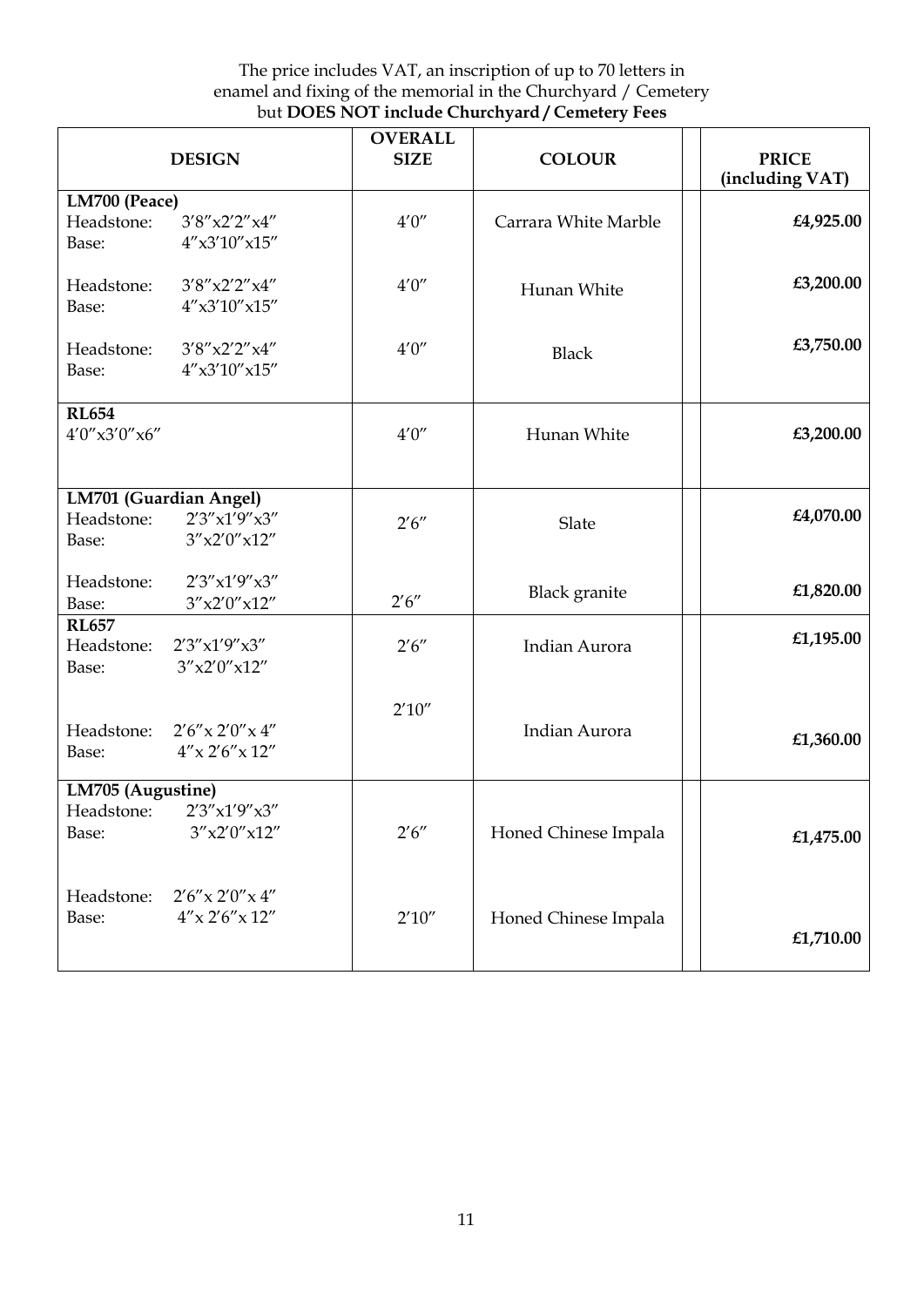| <b>DESIGN</b>                                                                                                    | <b>OVERALL</b><br><b>SIZE</b> | <b>COLOUR</b>        | <b>PRICE</b><br>(including VAT) |
|------------------------------------------------------------------------------------------------------------------|-------------------------------|----------------------|---------------------------------|
| L11<br>2'6''x2'0''x3''<br>Headstone:<br>3''x2'6''x1'0''<br>Base:                                                 | 2'9''                         | Carrara White Marble | £4,575.00                       |
| RL651 (Weeping Angel)<br>2'6''x2'0''x3''<br>Headstone:<br>3''x2'6''x12''<br>Base:                                | 2'9''                         | Chinese Impala       | £2,860.00                       |
| LM712 (Scenic)<br>Headstone:<br>2'5''x1'9''x3''<br>3''x2'0''x12''<br>Base:                                       | 2'8''                         | <b>Black Slate</b>   | £4,015.00                       |
| <b>RL652</b><br>3'0''x2'0''x4''                                                                                  | 3'0''                         | <b>Black</b>         | £2,040.00                       |
| L64<br>Headstone:<br>2'3''x1'9''x3''<br>3''x2'0''x12''<br>Base:                                                  | 2'6''                         | York Stone           | £1,360.00                       |
| Headstone:<br>2'6''x2'0''x3''<br>3''x2'6''x12''<br>Base:                                                         | 2'9''                         | York Stone           | £1,475.00                       |
| L52<br>Headstone:<br>$1'6''$ x $1'6''$ x5"<br>3''x2'0''x12''<br>Base:                                            | 2'3''                         | Carrara White Marble | £2,990.00                       |
| L60<br>Headstone:<br>2'3''x1'9''x3''<br>3''x2'0''x12''<br>Base:                                                  | 2'6''                         | Carrara White Marble | £1,475.00                       |
| Headstone:<br>2'6''x2'0''x3''<br>3''x2'6''x12''<br>Base:                                                         | 2'9''                         | Carrara White Marble | £1,630.00                       |
| L78<br>Headstone:<br>2'3''x1'9''x3''<br>3''x2'0''x12''<br>Base:                                                  | 2'6''                         | Bahama Blue          | £1,335.00                       |
| 2'6''x2'0''x3''<br>Headstone:<br>3''x2'6''x12''<br>Base:                                                         | 2'9''                         | Bahama Blue          | £1,440.00                       |
| L <sub>69</sub><br>Headstone:<br>$2'0''$ x $1'4''$ x $2''$<br>$2''$ x 2'0" x 8"<br>Base:<br>4''x8''x6''<br>Vase: | 2'2''                         | Portland             | £1,175.00                       |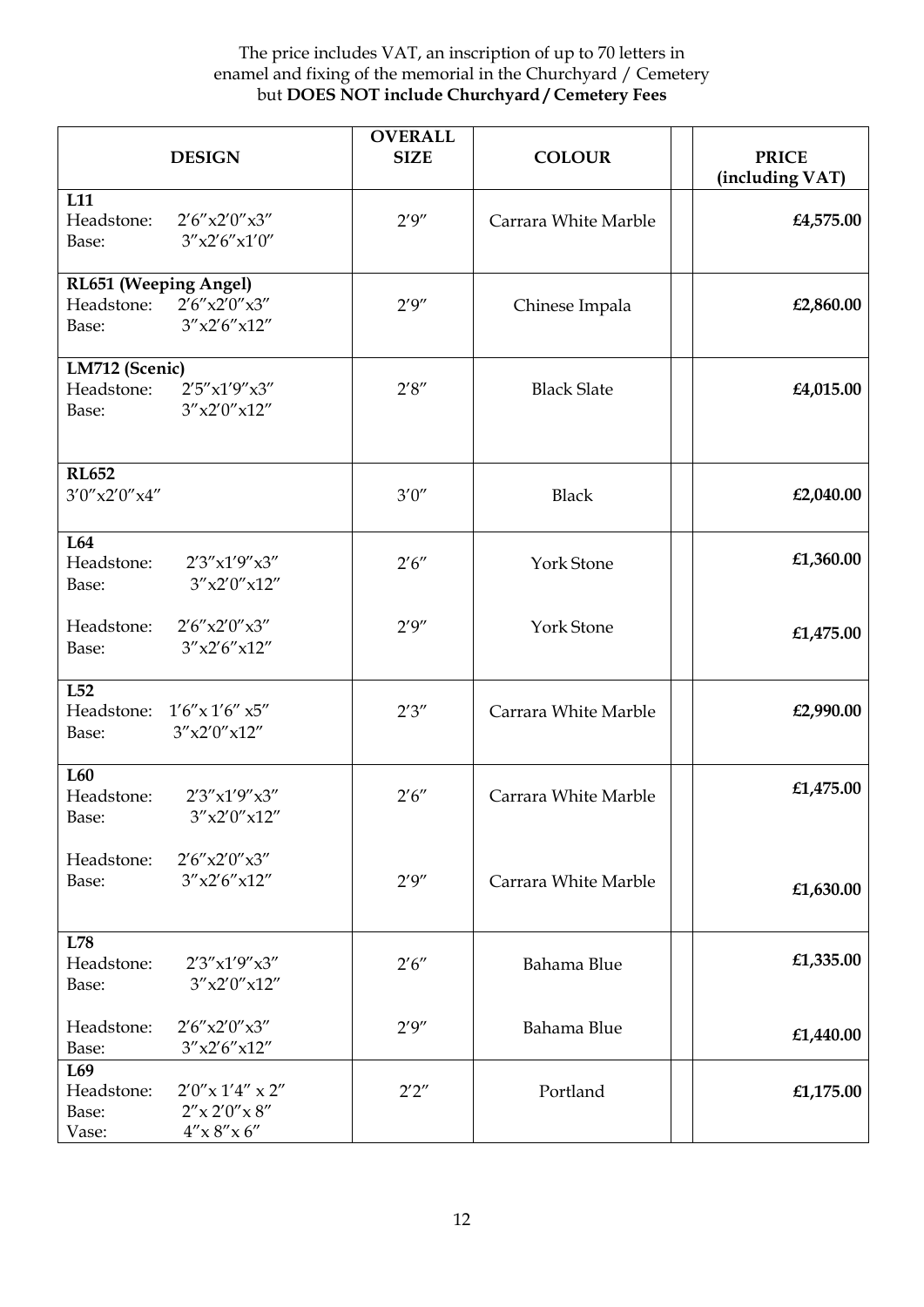| <b>DESIGN</b>                                                                                                                                 | <b>OVERALL</b><br><b>SIZE</b> | <b>COLOUR</b>         | <b>PRICE</b><br>(including VAT) |
|-----------------------------------------------------------------------------------------------------------------------------------------------|-------------------------------|-----------------------|---------------------------------|
| <b>RL600</b><br>Headstone:<br>2'6''x3'8''x4''<br>4''x4'0''x12''<br>Base:<br>$8''$ x12"x6"<br>Vase:                                            | 2'10''                        | Bahama Blue           | £2,945.00                       |
| <b>RL603</b><br>$7''$ x1'11"x4"<br>Headstone (top):<br>1'7''x6''x4''<br>Uprights (2):<br>Book:<br>1'6''x2'3''x10''<br>4''x2'6''x17''<br>Base: | $4'0''$                       | <b>Black</b>          | £2,680.00                       |
| <b>RL617</b><br>Headstone:<br>2'3''x1'9''x3''<br>3''x2'0''x12''<br>Base:                                                                      | 2'6''                         | <b>Tropical Green</b> | £1,195.00                       |
| Headstone:<br>$2'6''$ x $2'0''$ x $4''$<br>$4''$ x 2'6" x 12"<br>Base:                                                                        | 2'10''                        | <b>Tropical Green</b> | £1,360.00                       |
| <b>RL601</b><br>Headstone:<br>2'3''x1'9''x3''<br>3''x2'0''x12''<br>Base:                                                                      | 2'6''                         | Bahama Blue           | £1,305.00                       |
| Headstone:<br>$2'6''$ x $2'0''$ x $4''$<br>$4''$ x 2'6" x 12"<br>Base:                                                                        | 2'10''                        | Bahama Blue           | £1,470.00                       |
| Photo plaque is an<br>additional costing price on<br>application                                                                              |                               |                       |                                 |
| <b>RL605</b><br>Headstone:<br>2'8"x3'6"x4"<br>4''x5'6''x14''<br>Base:<br>8''x7''x7''<br>Vases $(2)$ :<br>Kerb block (2): 3"x6"x3"             | $3'0''$                       | <b>Black</b>          | £2,680.00                       |
| <b>RL630</b><br>2'3''x2'0''x4''<br>Headstone:<br>$4''$ x2'6"x12"<br>Base:                                                                     | 2'7''                         | Dark Grey             | £1,660.00                       |
| <b>RL604</b><br>Headstone:<br>2'3''x1'9''x3''<br>3''x2'0''x12''<br>Base:                                                                      | 2'6''                         | <b>Blue Pearl</b>     | £1,335.00                       |
| $2'6''$ x $2'0''$ x $4''$<br>Headstone:<br>$4''$ x 2'6" x 12"<br>Base:                                                                        | 2'10''                        | <b>Blue Pearl</b>     | £1,580.00                       |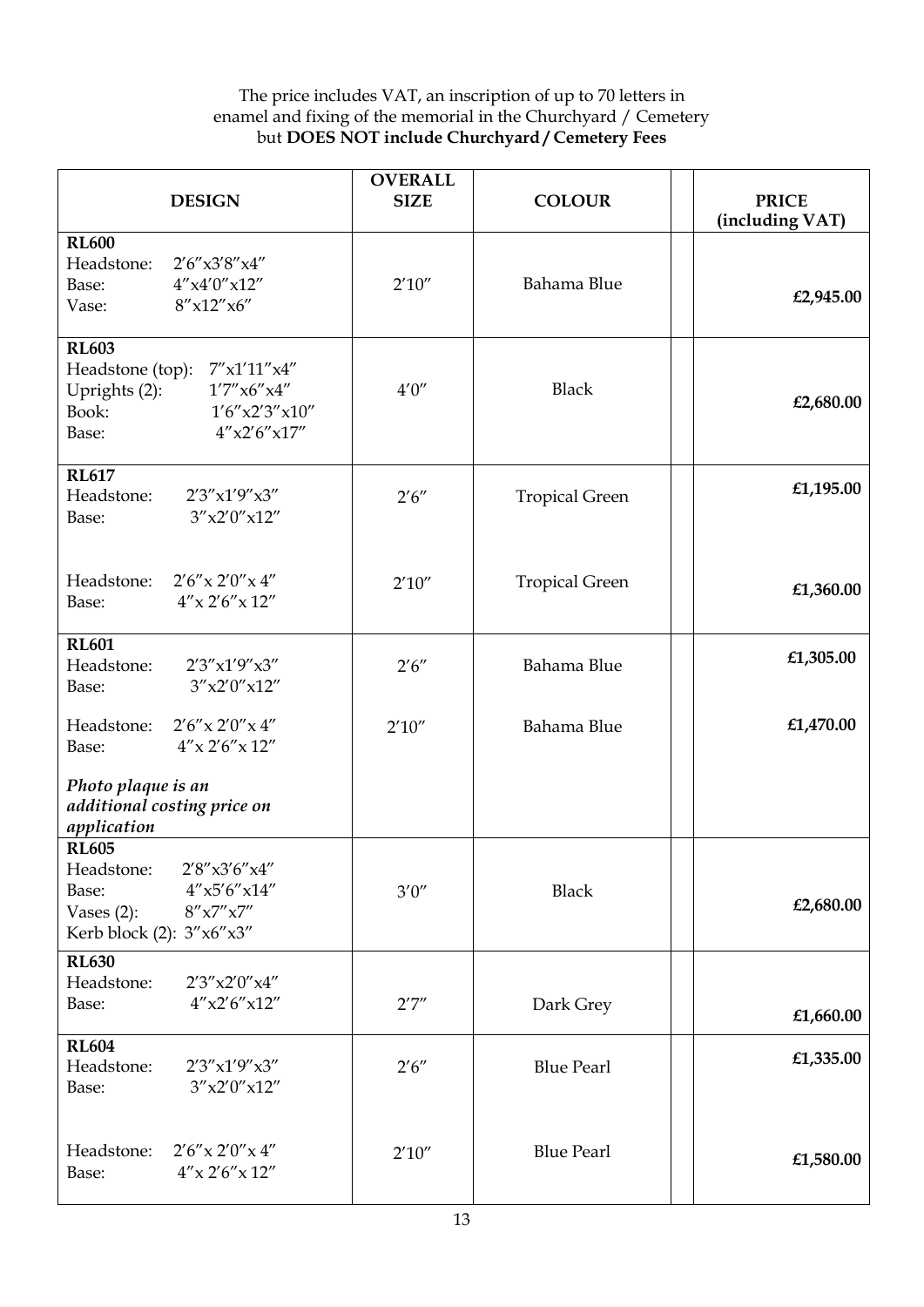| <b>DESIGN</b>                                                                                                                                                  | <b>OVERALL</b><br><b>SIZE</b> | <b>COLOUR</b>                                                                           | <b>PRICE</b><br>(including VAT) |
|----------------------------------------------------------------------------------------------------------------------------------------------------------------|-------------------------------|-----------------------------------------------------------------------------------------|---------------------------------|
| <b>RL607</b><br>2'3''x1'9''x3''<br>Headstone:<br>3''x2'0''x12''<br>Base:                                                                                       | 2'6''                         | Dark Grey<br>Including granite plinth                                                   | £1,285.00                       |
| Headstone:<br>$2'6''$ x $2'0''$ x $4''$<br>$4''$ x 2'6" x 12"<br>Base:                                                                                         | 2'10''                        | Dark Grey                                                                               | £1,500.00                       |
| RL609 (Book of Life)<br>Headstone: 2'8"x2'3"x4"<br>4''x2'9''x12''<br>Base:                                                                                     | 3'0''                         | Paradiso<br>(Gilded page lines are an<br>extra costing price on<br><i>application</i> ) | £1,580.00                       |
| <b>R611</b><br>Headstone:<br>2'6''x2'0''x4''<br>4''x2'6''x12''<br>Base:<br>Side kerb (2): 1'3"x4"x4"<br>End Kerb:<br>2'6''x4''x4''                             | 2'10''                        | <b>Black</b>                                                                            | £1,710.00                       |
| <b>RL612</b><br>Book:<br>$1'6''$ x2'0" x3"<br>Risers (2): 12"x6"x3"<br>4''x2'2''x8''<br>Base:<br>Vase $(2)$ :<br>3''x6''x6''<br>Plinth:<br>2'6''x4''x4''       |                               | Viscount White                                                                          | £1,470.00                       |
| <b>RL615</b><br>1'6''x2'0''x3''<br>Headstone:<br>12''x6''x3''<br>Risers $(2)$ :<br>3''x2'3''x1'3''<br>Base:                                                    |                               | South African Dark Grey<br>including granite plinth                                     | £1,585.00                       |
| <b>RL610</b><br>Headstone:<br>2'6''x2'0''x4''<br>4''x2'6''x12''<br>Base:                                                                                       | 2'10''                        | Ruby Red                                                                                | £1,305.00                       |
| RL613 (Gates of Heaven)<br>Side pillars (2pcs): 2'0"x6"x3"<br>Headstone (2pcs): 2'9"x11"x3"<br>4''x2'6''x12''<br>Base:                                         | 3'1''                         | <b>Black</b><br>(Figure is an additional<br>costing price on application)               | £1,710.00                       |
| <b>RL616</b><br>$2'4''$ $\times$ $2'11''$ $\times$ $4''$<br>Headstone:<br>$4''$ x3'0"x12"<br>Base:<br>Side kerbs (2): 1'2"x4"x4"<br>End Kerb:<br>3'0''x4''x4'' | 2'8''                         | Bahama Blue<br>(Figure is an additional<br>costing price on application)                | £1,910.00                       |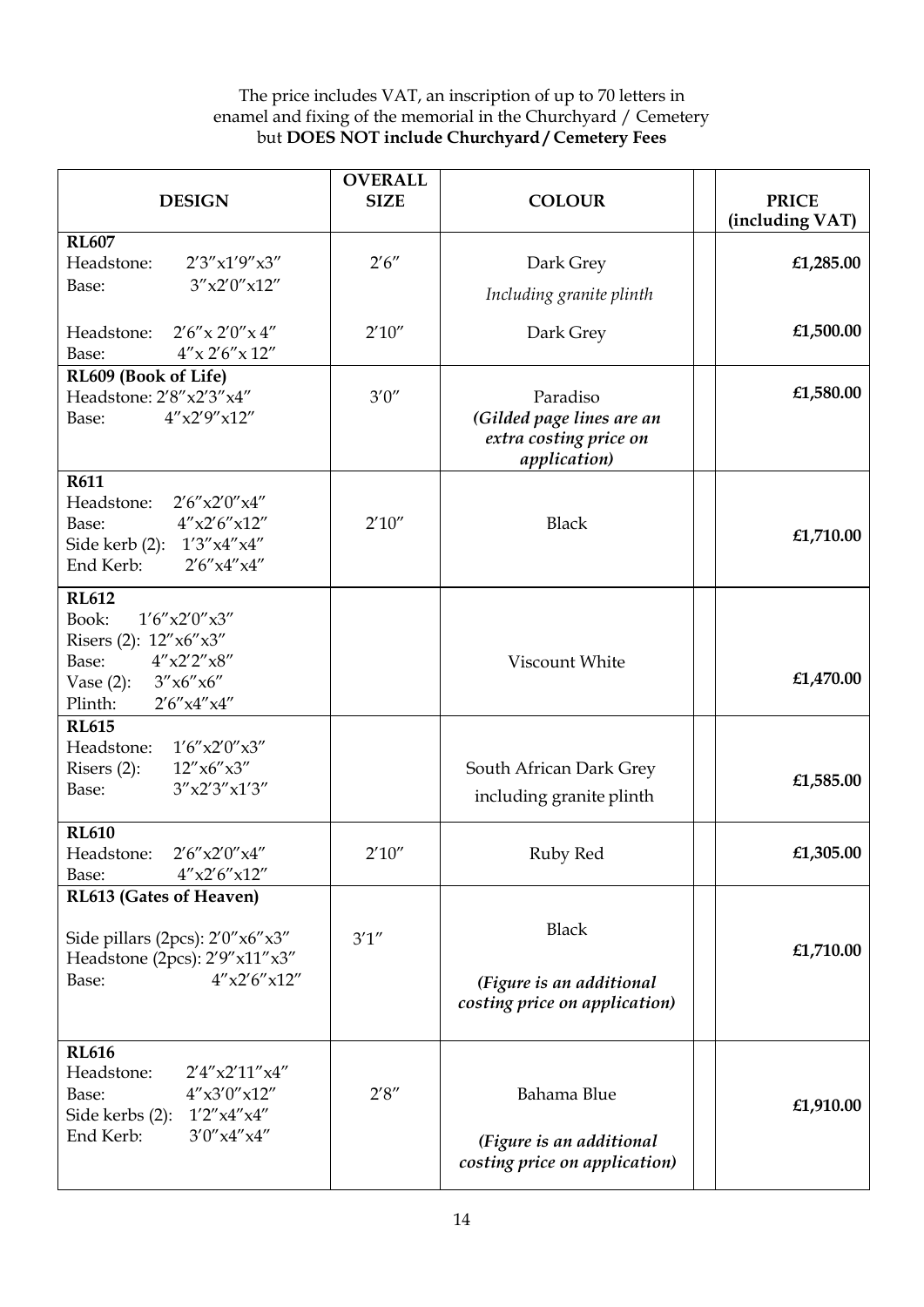| <b>DESIGN</b>                                                                                                                                                                                              | <b>OVERALL</b><br><b>SIZE</b> | <b>COLOUR</b>                                                                               | <b>PRICE</b><br>(including VAT) |
|------------------------------------------------------------------------------------------------------------------------------------------------------------------------------------------------------------|-------------------------------|---------------------------------------------------------------------------------------------|---------------------------------|
| <b>RL614</b><br>6''x2'8''x3''<br>Top piece:<br>Side pieces (2): 2'0"x7"x3"<br>Base:<br>3''x2'10''x10''<br>Top kerb: $3'0''x6''x3''$<br>Side kerbs (2): 6'3"x6"x3"<br>2''x1'6''x2'6''<br>Tablet:            | 3'3''                         | Part polished Karin Grey<br>(Statue is an extra<br>costing price on<br><i>application</i> ) | £3,535.00                       |
| <b>RL602</b><br>Book: 1'6"x2'0"x3"<br>Risers (2): 12"x6"x3"<br>Base: $3''x2'10''x12''$<br>Side kerbs (2): 6'0" x6" x3"<br>End kerbs: 3'0"x6"x3"<br>Slab: 5'4"x2'10"x2"<br>Turned vase: $10''x8''x8''$      |                               | Dark Grey Granite<br>(Lantern is an extra costing<br>price on application)                  | £4,655.00                       |
| <b>RL180</b><br>Headstone: 2'3" x2'11" x3"<br>Side kerbs (2): 6'5"x6"x3"<br>End kerb: 2'11"x6"x3"<br>Vase: 8"x8"x8"                                                                                        | 2'3''                         | Dark Grey Granite<br><i>(including vase)</i>                                                | £3,750.00                       |
| L83<br>Book: 1'6"x2'0"x3"<br>Base: 2"x2'6"x12"<br>Risers (2): $12''x5''x3''$<br>Top kerb: 2'2"x6"x2"<br>Side kerbs (2): 6'2"x6"x3"<br>End kerb: 1'11"x6"x3"<br>Vase blocks (2): 8"x6"x6"<br>Vase: 8"x7"x7" |                               | Carrara White Marble                                                                        | £3,750.00                       |
| <b>RL181</b><br>Headstone: 2'3" x2'11" x4"<br>Side kerbs: 6'2"x6"x3"<br>End kerb: 1'11"x6"x3"<br>Vase blocks (2): 8"x6"x6"<br>Vase: 8"x10"x8"                                                              | 2'3''                         | Indian Ebony Black<br>Granite<br><i>(including vase)</i>                                    | £3,750.00                       |
| <b>RL606</b><br>Headstone: 3'0" x2'10" x4"<br>Base: 8"x3'0"x8"<br>Side kerbs (2): 5'4"x6"x4"<br>End kerb: 2'0"x6"x4"<br>Vase blocks (2): 8"x6"x6"                                                          | 3'8''                         | <b>Olive Green Granite</b>                                                                  | £4,870.00                       |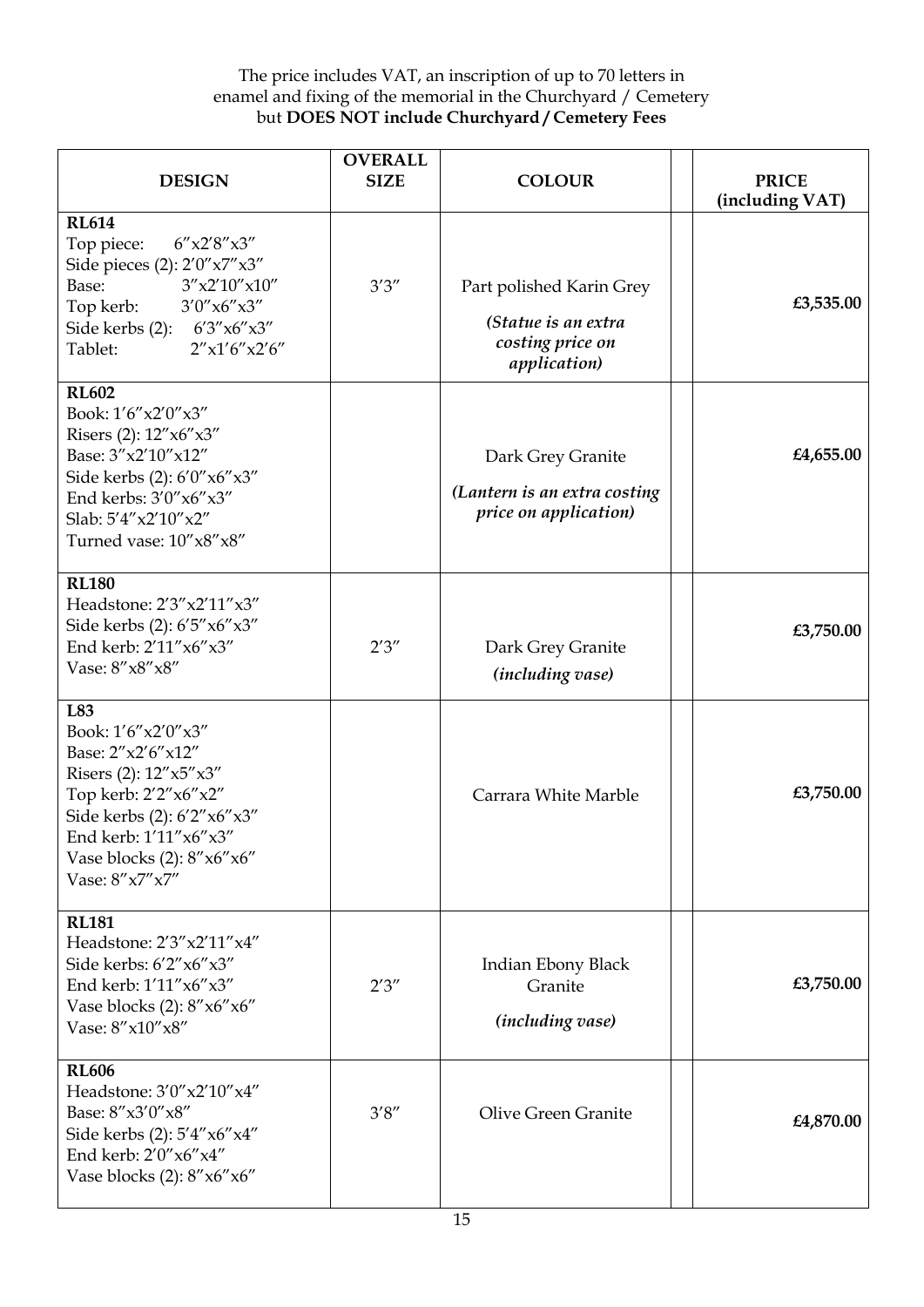| <b>DESIGN</b>                                                                                                        | <b>OVERALL</b><br><b>SIZE</b> | <b>COLOUR</b>                           | <b>PRICE</b><br>(including VAT) |
|----------------------------------------------------------------------------------------------------------------------|-------------------------------|-----------------------------------------|---------------------------------|
| <b>RL627</b><br>Headstone: 3'0" x2'10" x4"<br>Base: 8"x3'0"x8"<br>Side kerbs (2): 5'4"x6"x4"<br>End kerb: 2'0"x6"x4" | 3'8''                         | <b>Emerald Pearl</b>                    | £5,460.00                       |
| RL551 (Teddy Bear)<br>2'0''x1'6''x3''<br>Headstone:<br>3''x1'9''x12''<br>Base:                                       | 2'3''                         | Ruby Red                                | £1,140.00                       |
| <b>RL562</b><br>2'0''x2'0x4''                                                                                        | 2'0''                         | Paradiso                                | £1,435.00                       |
| <b>RL555</b><br>Headstone:<br>$1'4''$ x1'6"x3"<br>3''x2'2''x8''<br>Base:                                             | 1'7''                         | <b>Blue Pearl</b>                       | £1,240.00                       |
| <b>RL552</b><br>Headstone: 1'6"x1'10"x3"<br>3''x2'0''x12''<br>Base:                                                  | 1'9''                         | All Polished<br>Dark Grey               | £1,345.00                       |
| <b>RL553</b><br>Headstone: 1'9"x1'5"x3"<br>3''x1'8''x12''<br>Base:                                                   | 2'0''                         | Indian Ebony Black                      | £1,110.00                       |
| <b>RL560</b><br>Heart:<br>1'3''x1'3''x2''<br>2''x2'2''x12''<br>Base:                                                 | $1'5''$                       | Karin Grey                              | £990.00                         |
| <b>RL561</b><br>Headstone:<br>2'0''x1'6''x3''<br>3''x1'9''x12''<br>Base:                                             | 2'3''                         | All Polished<br>South African Dark Grey | £1,110.00                       |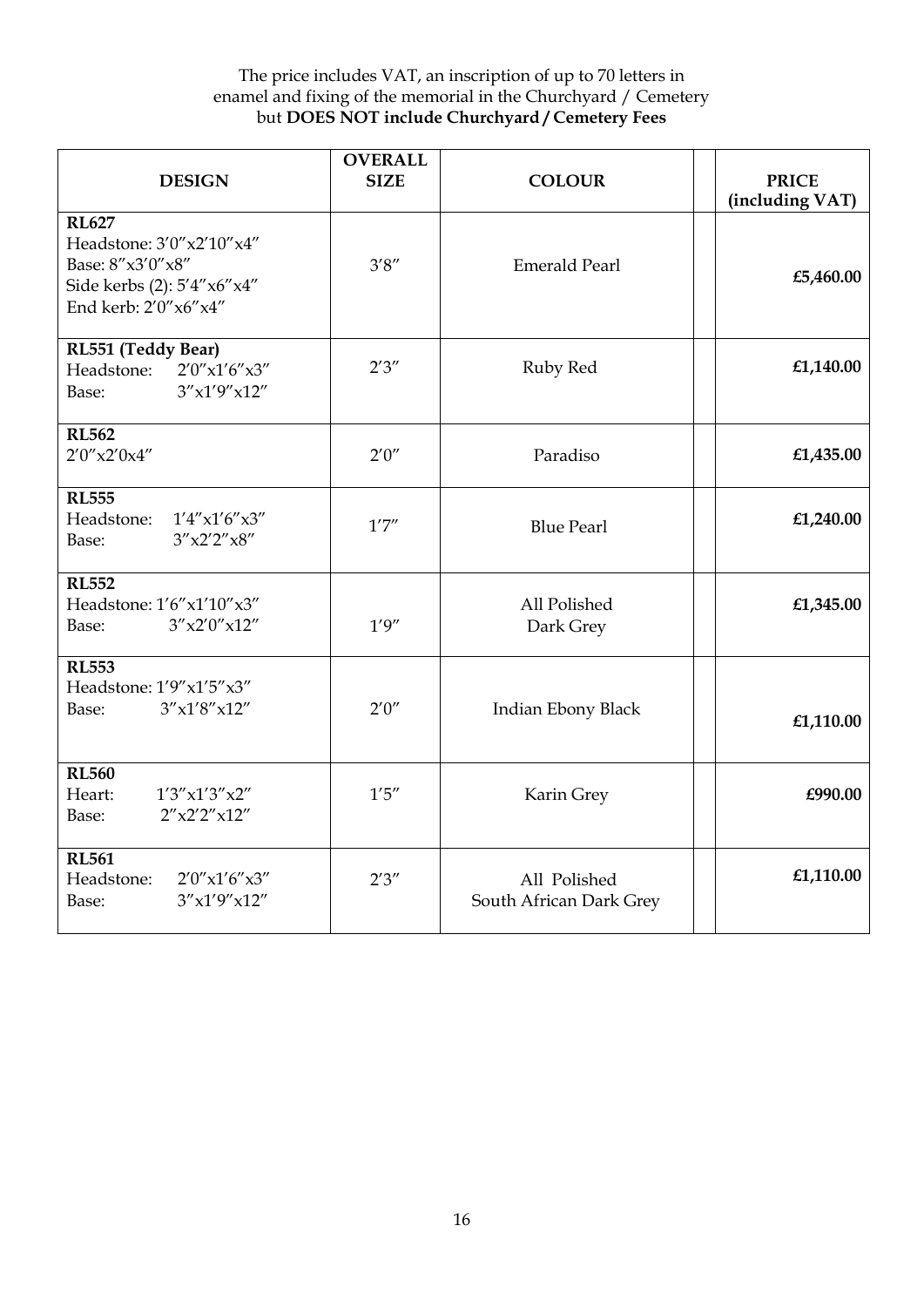| <b>DESIGN</b>                                                            | <b>OVERALL</b><br><b>SIZE</b> | <b>COLOUR</b>                       | <b>PRICE</b><br>(including VAT) |
|--------------------------------------------------------------------------|-------------------------------|-------------------------------------|---------------------------------|
| <b>RL301</b><br>Headstone: 2'3"x1'9"x3"<br>3''x2'0''x12''<br>Base:       | 2'6''                         | Part polished<br>Karin Grey Granite | £1,175.00                       |
| Headstone: 2'6"x2'0"x3"<br>3''x2'6''x12''<br>Base:                       | 2'9''                         | Part polished<br>Karin Grey Granite | £1,285.00                       |
| <b>RL302</b><br>Headstone: 2'3"x1'9"x3"<br>3''x2'0''x12''<br>Base:       | 2'6''                         | York Stone                          | £1,360.00                       |
| Headstone: 2'6"x2'0"x3"<br>3''x2'6''x12''<br>Base:                       | 2'9''                         | <b>York Stone</b>                   | £1,500.00                       |
| <b>RL303</b><br>Headstone:<br>2'3''x1'9''x3''<br>3''x2'0''x12''<br>Base: | 2'6''                         | Honed Sea Grey granite              | £1,065.00                       |
| <b>RL303T</b><br>Headstone: 2'6"x2'0"x3"<br>3''x2'6''x12''<br>Base:      | 2'9''                         | Honed South African<br>Dark Grey    | £1,230.00                       |
| <b>RL304</b><br>Headstone: 2'3"x1'9"x3"<br>3''x2'0''x12''<br>Base:       | 2'6''                         | Portland Stone                      | £1,230.00                       |
| Headstone: 2'6"x2'0"x3"<br>3''x2'6''x12''<br>Base:                       | 2'9''                         | Portland Stone                      | £1,715.00                       |
| <b>RL306</b><br>Headstone: 2'3"x1'9"x3"<br>3''x2'0''x12''<br>Base:       | 2'6''                         | Honed Serena Sandstone              | £1,710.00                       |
| Headstone: 2'6"x2'0"x3"<br>3''x2'6''x12''<br>Base:                       | 2'9''                         | Honed Serena Sandstone              | £1,875.00                       |
| <b>RL305</b><br>Headstone: 2'3"x1'9"x3"<br>3''x2'0''x12''<br>Base:       | 2'6''                         | Nabresina Limestone                 | £1,960.00                       |
| 2'6''x2'0''x3''<br>Headstone:<br>3''x2'6''x12''<br>Base:                 | 2'9''                         | Nabresina Limestone                 | £2,120.00                       |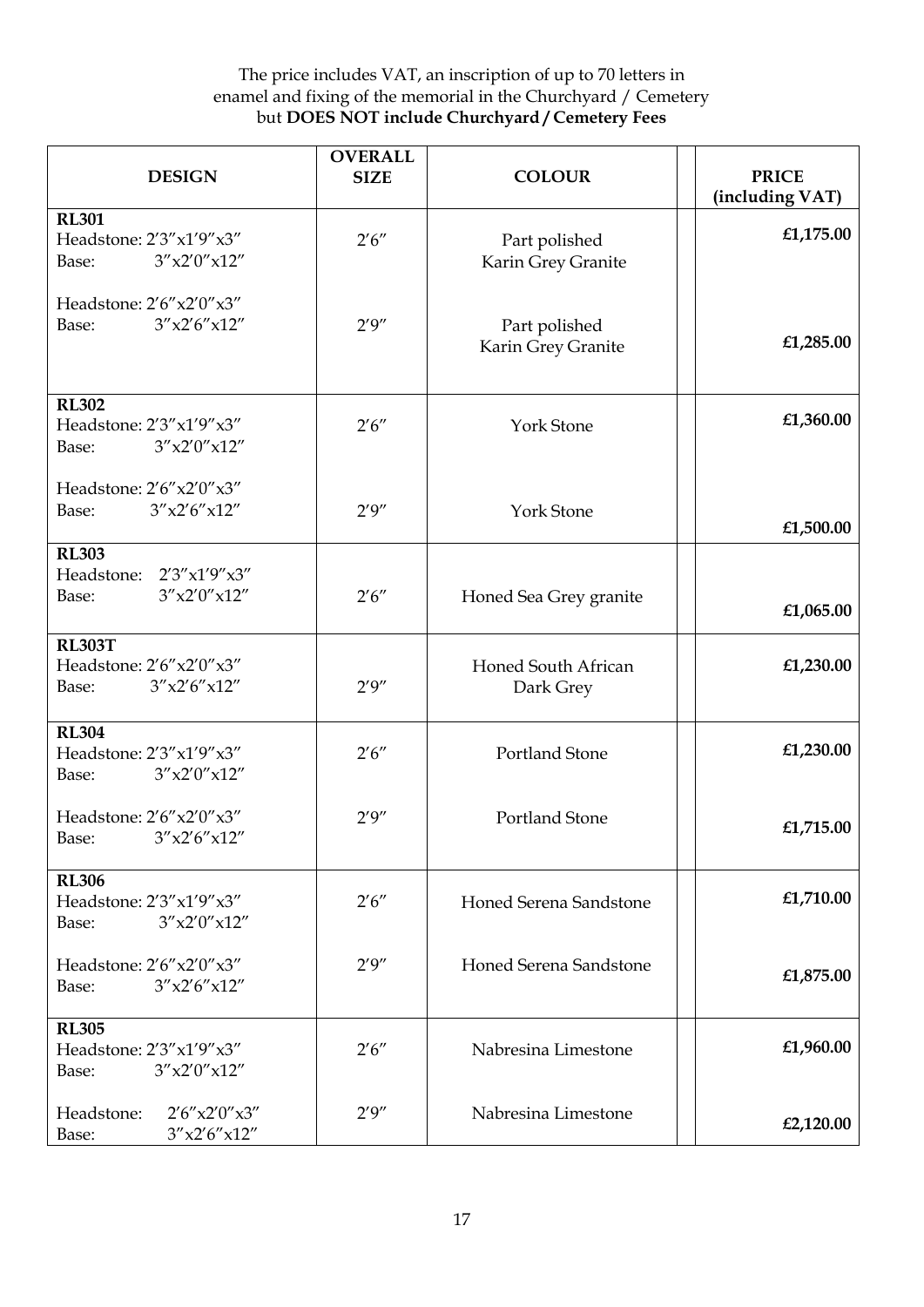| <b>DESIGN</b>                                                              | <b>OVERALL</b><br><b>SIZE</b> | <b>COLOUR</b>                    | <b>PRICE</b><br>(including VAT) |
|----------------------------------------------------------------------------|-------------------------------|----------------------------------|---------------------------------|
| <b>LM706</b><br>Headstone:<br>2'9''x1'10''x4''<br>$4''$ x2'0"x12"<br>Base: | 3'1''                         | <b>Portland Stone</b>            | £1,875.00                       |
| <b>LM710</b><br>3'6''x2'0''x3''<br>Headstone:<br>6''x2'6''x7''<br>Base:    | $4'0''$                       | <b>York Stone</b>                | £4,335.00                       |
| Headstone:<br>3'6''x2'0''x3''<br>6''x2'6''x7''<br>Base:                    |                               | Chinese Impala Granite           | £2,568.00                       |
| <b>RL403</b><br>Headstone: 2'3"x1'9"x3"<br>3''x2'0''x12''<br>Base:         | 2'6''                         | Honed Sea Grey                   | £1,195.00                       |
| Headstone:<br>2'6''x2'0''x3''<br>3''x2'6''x12''<br>Base:                   | 2'9''                         | Honed Sea Grey                   | £1,305.00                       |
| <b>LM711</b><br>Headstone:<br>2'3''x1'9''x3''<br>3''x2'0''x12''<br>Base:   | 2'6''                         | Honed Chinese Impala             | £1,090.00                       |
| Headstone:<br>2'6''x2'0''x3''<br>3''x2'6''x12''<br>Base:                   | 2'9''                         | Honed Chinese Impala             | £1,195.00                       |
| L67<br>Headstone:<br>2'3''x1'9''x3''<br>3''x2'0''x12''<br>Base:            | 2'6''                         | Nabresina<br>Limestone           | £1,580.00                       |
| 2'6''x2'0''x3''<br>Headstone:<br>3''x2'6''x12''<br>Base:                   | 2'9''                         | Nabresina<br>Limestone           | £1,735.00                       |
| <b>RL653</b><br>Headstone:<br>2'3''x1'9''x3''<br>3''x2'0''x12''<br>Base:   | 2'6''                         | Honed<br>South African Dark Grey | £1,230.00                       |
| 2'6''x2'0''x3''<br>Headstone:<br>3''x2'6''x12''<br>Base:                   | 2'9''                         | Honed<br>South African Dark Grey | £1,335.00                       |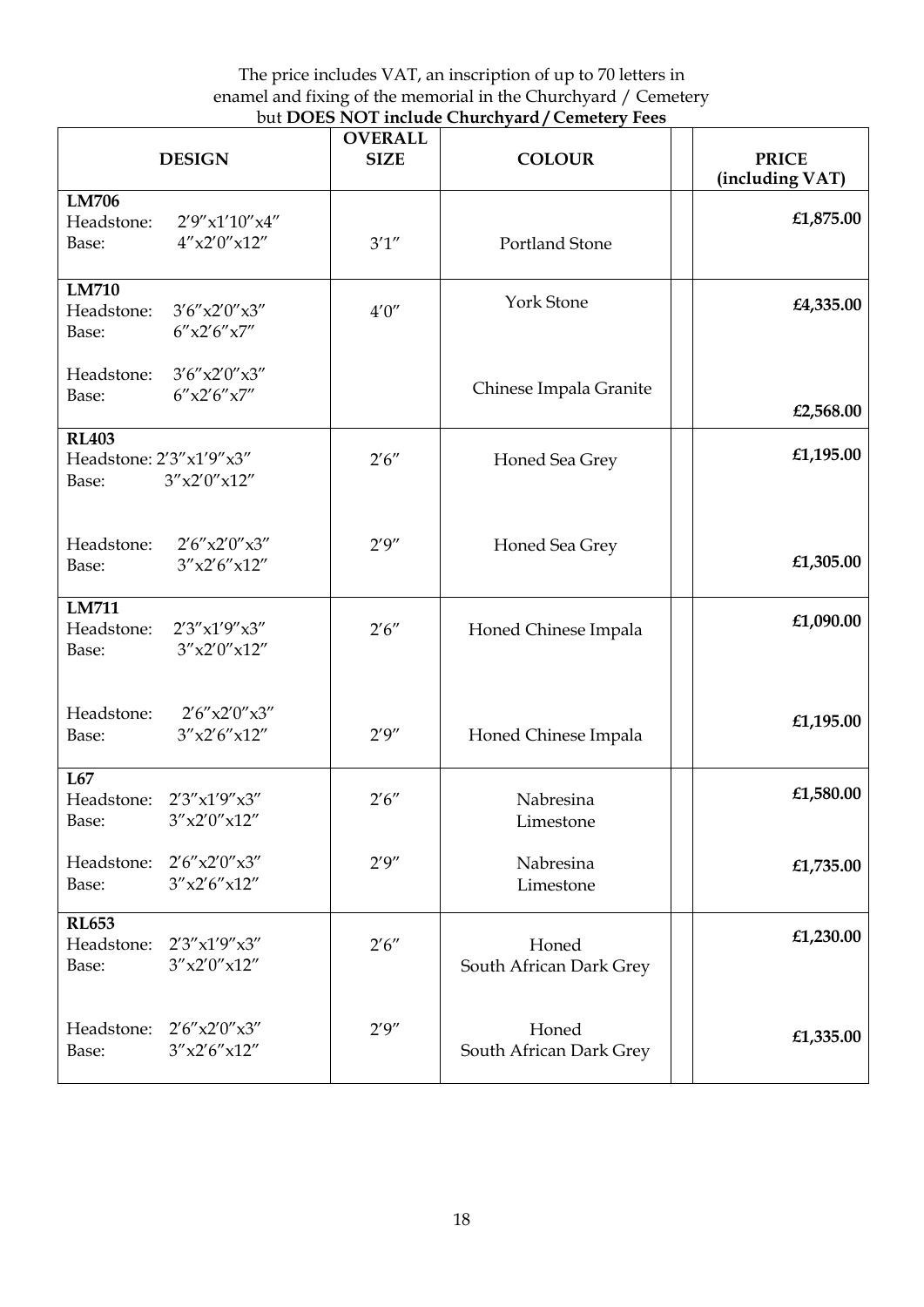| <b>DESIGN</b>                                                                                         | <b>OVERALL</b><br><b>SIZE</b> | <b>COLOUR</b>                        | <b>PRICE</b><br>(including VAT) |
|-------------------------------------------------------------------------------------------------------|-------------------------------|--------------------------------------|---------------------------------|
| LN186 (Flat paged)<br>Headstone: 12"x1'4"x2"<br>2''x1'11''x9''<br>Base:<br>4''x6''x6''<br>Side vase:  | 1'2''                         | Indian Ebony Black<br>Granite        | £840.00                         |
| LN186 (Curved pages)<br>Headstone: 12"x1'4"x2"<br>2''x1'11''x9''<br>Base:<br>Side vase: $4''x6''x6''$ | 1'2''                         | Indian Ebony Black<br>Granite        | £855.00                         |
| <b>LN187</b><br>Headstone: 12"x1'9"x2"<br>2''x1'11''x9''<br>Base:                                     | 1'2''                         | <b>Tropical Green Granite</b>        | £855.00                         |
| <b>LN188</b><br>Headstone: 12"x1'9"x2"<br>2''x1'11''x9''<br>Base:                                     | 1'2''                         | Ruby Red Granite                     | £855.00                         |
| <b>RL200</b><br>1'0''x9''x2''<br>Only includes 50 letters incised                                     | 1'0''                         | <b>Black</b><br>Includes flower      | £685.00                         |
| <b>LN190</b><br>Headstone: $12''x1'4''x2''$<br>2''x1'11''x9''<br>Base:<br>4''x6''x6''<br>Vase:        | 1'2''                         | Indian Ebony<br><b>Black Granite</b> | £855.00                         |
| <b>RL558</b><br>Headstone:<br>1'6''x2'0''x3''<br>3''x2'2''x12''<br>Base:                              | 1'9''                         | Bahama Blue                          | £990.00                         |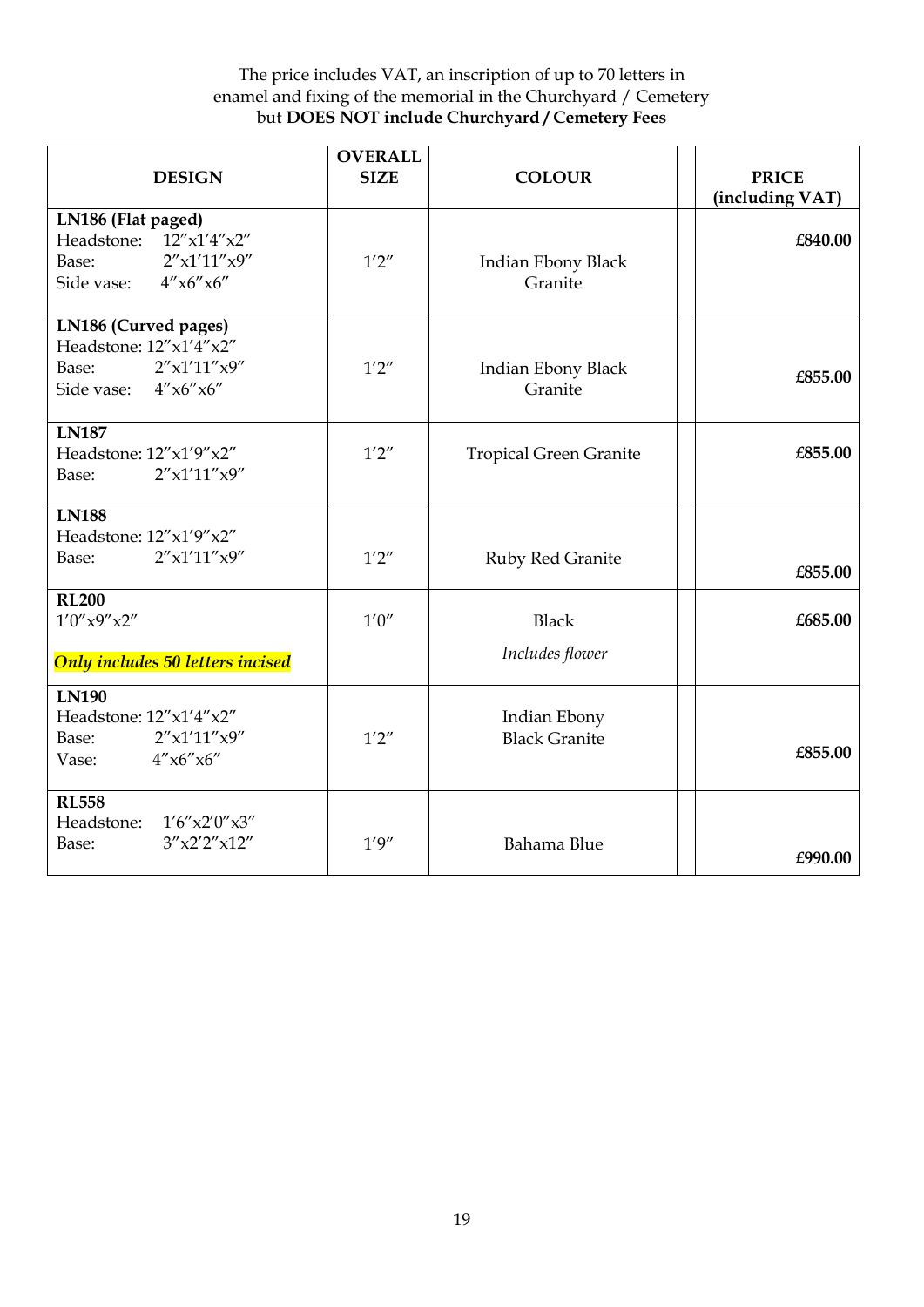| <b>DESIGN</b>                                                                                               | <b>OVERALL</b><br><b>SIZE</b> | <b>COLOUR</b>                        | <b>PRICE</b><br>(including VAT) |
|-------------------------------------------------------------------------------------------------------------|-------------------------------|--------------------------------------|---------------------------------|
| RL192 (Curved pages)<br>$12''$ x $16''$ x $2''$<br>Book:<br>3''x8''x6''<br>Base:<br>Side vase: 4"x6"x6"     | 1'3''                         | Indian Ebony<br><b>Black Granite</b> | £855.00                         |
| RL192 (Flat pages)<br>$12''$ x $16''$ x $2''$<br>Book:<br>3''x8''x6''<br>Base:<br>Side vase: 4"x6"x6"       | 1'3''                         | Indian Ebony<br><b>Black Granite</b> | £855.00                         |
| <b>RL201</b><br>$1'0''$ x $1'4''$ x $1.5''$                                                                 | 1'0''                         | Bahama Blue Bible<br><b>ONLY</b>     | £670.00                         |
| <b>RL195</b><br>Headstone:<br>1'9''x1'3''x3''<br>3''x1'6''x1'6''<br>Base:                                   | 2'0''                         | Sea Grey Granite                     | £990.00                         |
| <b>RL196</b><br>Headstone:<br>1'6''x1'3''x3''<br>3''x2'0''x10''<br>Base:<br>4''x6''x6''<br>Side vase:       | 1'9''                         | Indian Ebony Black<br>Granite        | £990.00                         |
| <b>RL194</b><br>Headstone:<br>1'3''x12''x2''<br>2''x1'4''x1'0''<br>Base:<br><b>Only includes 50 letters</b> | 1'5''                         | <b>York Stone</b>                    | £840.00                         |
| RL197 (Up to 40 letters)<br>Splayed tablet: $4''x2'0''x9''$                                                 | $4^{\prime\prime}$            | <b>York Stone</b>                    | £805.00                         |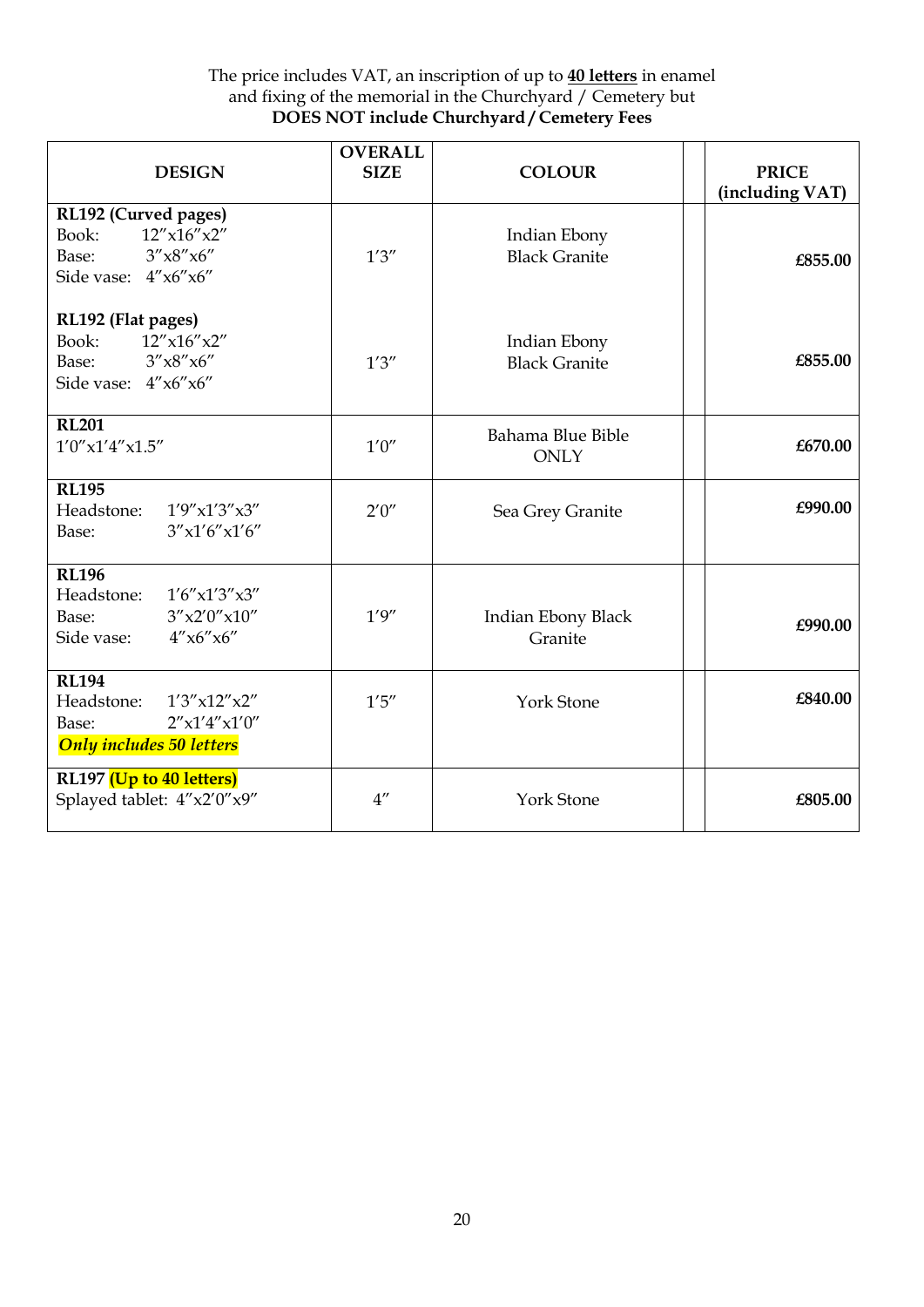| <b>DESIGN</b>                                                                                                                                                                           | <b>OVERALL</b><br><b>SIZE</b> | <b>COLOUR</b>                                        | <b>PRICE</b><br>(including VAT) |
|-----------------------------------------------------------------------------------------------------------------------------------------------------------------------------------------|-------------------------------|------------------------------------------------------|---------------------------------|
| <b>RL622</b><br>Heart on riser: 8"x8"x1.5"                                                                                                                                              |                               | Indian Ebony Black<br>Granite                        | £280.00                         |
| <b>RL623</b><br>Book on riser: 6"x10"x2"                                                                                                                                                |                               | Indian Ebony Black<br>Granite                        | £280.00                         |
| <b>RL618</b><br>Splayed tablet: 4"x1'6"x1'6"                                                                                                                                            |                               | Indian Ebony Black<br>Granite                        | £745.00                         |
| <b>RL620</b><br>Splayed tablet: 4"x1'6"x1'6"                                                                                                                                            |                               | Indian Ebony Black<br>Granite                        | £820.00                         |
| <b>RL184</b><br>Splayed tablet: 4"x12"x1'6"                                                                                                                                             | $4^{\prime\prime}$            | All Polished Dark<br>Grey Granite                    | £620.00                         |
| <b>RL621</b><br>Heart:<br>1'3''x1'3''x3''<br>6''x6''x4''<br>Riser:<br>2''x2'0''x2'0''<br>Base:<br><b>Includes 70 letters</b><br>Figure is an additional costing price<br>on application |                               | Paradiso Granite                                     | £1,020.00                       |
| <b>RL182G</b><br>Headstone: 12"x1'6"x2"<br>2''x1'7''x12''<br>Base:<br>Vase riser: $11''x6''x8''$                                                                                        | 1'2''                         | All Polished Indian<br><b>Ebony Black</b><br>Granite | £840.00                         |
| <b>RL183G</b><br>Heart:<br>1'3''x1'3''x2''<br>$2''$ x1'10"x12"<br>Base:<br>8''x6''x3''<br>Rest:<br><b>Includes 30 letters</b>                                                           |                               | All Polished Dark<br>Grey Granite                    | £840.00                         |
| <b>RL619</b><br>Heart vase: $10''x8''x8''$<br><b>Includes 30 letters</b>                                                                                                                | 10''                          | Indian Ebony<br><b>Black Granite</b>                 | £440.00                         |
| V103<br>Vase: 8"x8"x8"<br>Base: 1"x10"x10"                                                                                                                                              |                               | Indian Ebony Black<br>Granite                        | £530.00                         |